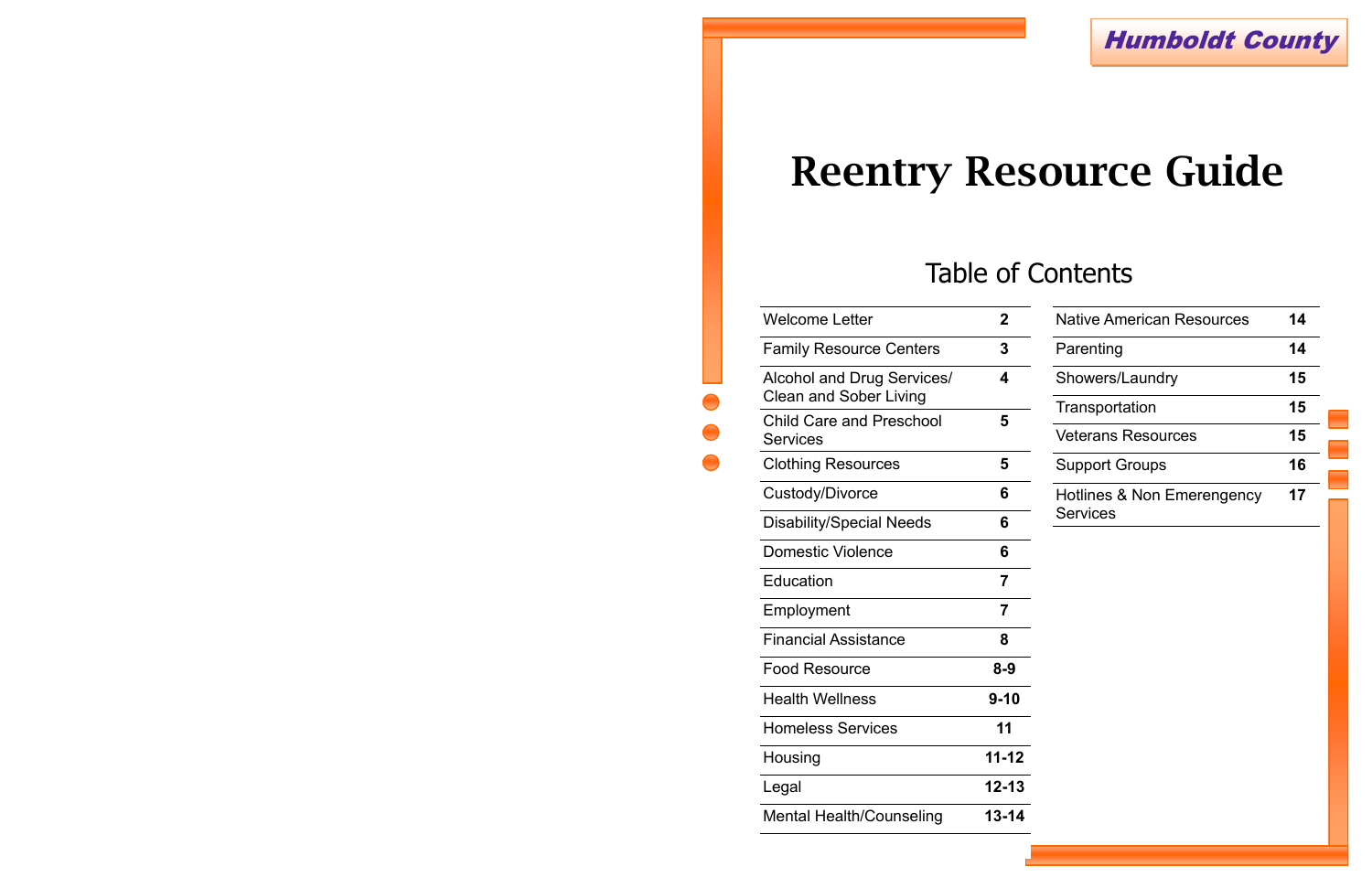## **Welcome Letter**

Hello Resource Guide User,

Thank you for choosing to use the Humboldt County Resource Guide that has been designed specifically for those that have been incarcerated. This guide was designed by students from the Sociology Department at Humboldt State University. We conducted a research project in Spring of 2016. Where we interviewed formerly and currently incarcerated people. We found that there is a need to know the resources that currently exist. We want to see you succeed, and this guide will help you access resources and aid you in the journey of reintegration.

We know that many people returning to the community after being incarcerated need assistance with identification, housing, employment, and other basic needs.

We encourage you talk to your probation officer, case worker, mentor, or anyone who can be an ally to your success. **If you are an AB109 client under Probation supervision, or are required to enter residential treatment or a batterers program, there may be extra assistance available for you - ask your probation officer.** We all want you succeed. The more open you are about what support you need , the more we can help you! Seek the counsel of your peers that have successfully changed their lives after incarceration. The more supports you have, the more likely you will be successful. We are truly excited to welcome you back into the community!

Sincerely, S.H.A.T.T.E.R Students of Humboldt Advocating Total Transformative and Effective Reintegration

*"If at first you don't succeed try, try, try again." W.E. Hickson*

### **Hotlines:**

311 Baby Hotline 1-800-311-BABY (2229) AIDS Hotline 1-800-342-2437 (English) 1-800-344-7432 (Spanish) Alcoholics Anonymous<br>Alcohol & Drug Help Line-Treatment/ Referrals 1-866-418-1397 Alcohol & Drug Help Line-Treatment/ Referrals California Missing Children Hotline 1-800-222-3463 California's Smokers Hotline 1-800-662-8887 Child Abuse Hotline - Child Help National 1-800-4ACHILD Child Welfare Services (24 hr.) 445-6180 Domestic Violence Hotline 1-800-799-SAFE (7233) (English/Spanish) Drug Abuse Hotline-Treatment/ Referrals 1-800-662-HELP (4357) Humboldt Earthquake Hotline 826-6020 Head Lice Help line (Lice Advice Help Line) 1-800-783-1919 Humboldt Co Mental Health Crisis Line 445-7715 Humboldt Domestic Violence Services 443-6042 Missing/Abducted Children 1-800-THELOST Mothers Against Drunk Driving 1-800-438-6233 Narcotics Anonymous 1-866-315-8645 National Runaway Safeline 1-800-786-2929 National Suicide Prevention Hotline 1-800-273-TALK (8255) Northcoast Rape Crisis Team 445-2881 Poison Control Center 1-800-222-1222<br>Pregnancy Care Center 1-800-222-1222 Pregnancy Care Center State of California Victim Services 1-877-256-6877 Suicide Prevention Hotline/National Help Network 1-800-SUICIDE Youth Crisis Hotline 1-800-843-5200 (24 hr.) Youth Services Bureau **444-2273 Non-Emergency Numbers Police Fire** Arcata 822-2428 822-2428 825-2000 Blue Lake 445-7251 668-5765 California Highway Patrol 822-5981 Eureka 441-4060 441-4000 Ferndale 786-4025 786-9909 Fortuna 725-7550 725-5521 Hoopa Valley Tribal Police 530-625-4615 Humboldt County Sheriff 445-7251 445-7251 Loleta 445-7251 733-5407 McKinleyville 839-3857 825-2000 Rio Dell<sup>2</sup> 764-5642 764-3329 Trinidad 677-0133 677-0224

## **Hotlines and Non-emergency Services**

## *In An Emergency Call 911*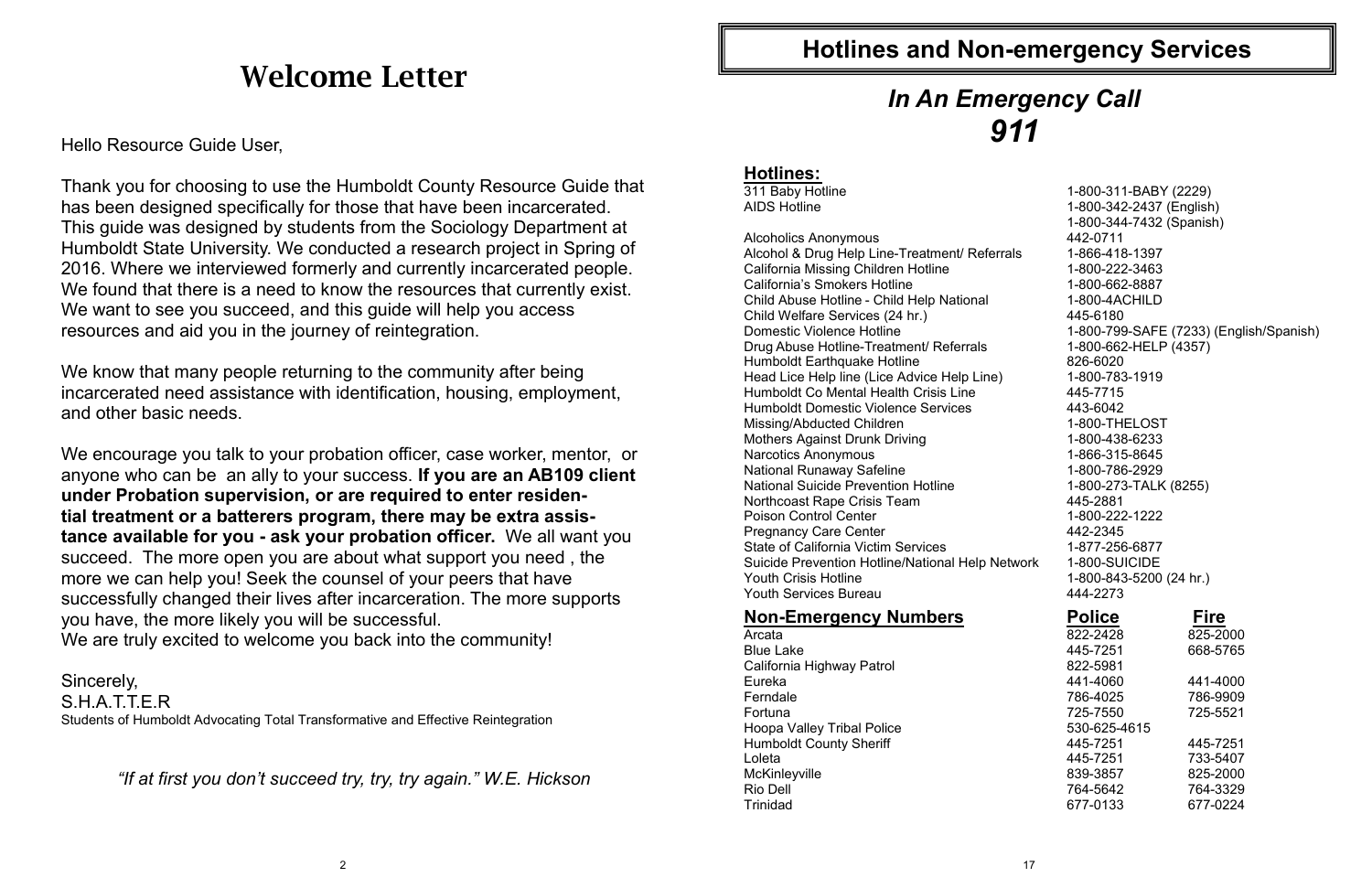

## **Support Groups**

Days, Times and Locations are subject to change without notice. Please call ahead to confirm the groups location and time.

### **Monday**

| <b>Celebrate Recovery</b>                                      | 442-1784     |
|----------------------------------------------------------------|--------------|
| Eureka Faith Center                                            |              |
| 1032 Bay Street, Eureka                                        |              |
| Faith based drug and alcohol recovery support group.           |              |
| Childcare available. Mondays dinner at 6:00 (\$3 adult, \$2    |              |
| child), group 7-9 pm.                                          |              |
| eurekafaithcenter.org                                          |              |
| <b>Lactation Assistance Program</b>                            | 618-9536     |
| Call for location, 2-6 pm. Hands on education, assistance and  |              |
| support for nursing moms.                                      |              |
| <b>Mental Health Support</b>                                   | 407-7059     |
| County Mental Health, Rainbow Room 4:30-6:00                   |              |
| 720 Wood St., Eureka                                           |              |
| Support for caregivers and family members of people with       |              |
| mental illness. First Friday at McKin. Senior Resource Center. |              |
| <b>POET-Peer Outreach and Education Team</b> 269-4243          |              |
| General Hospital, Burre Room                                   |              |
| 1st Mon. of the month, 6:30-8 (except holidays)                |              |
| Diabetes support group.                                        |              |
| <b>Grief Support Group</b>                                     | 445-8443     |
| Jacoby Store House, 4th Floor, Arcata                          |              |
| $6 - 7:30$                                                     |              |
| <b>Domestic Violence Survivors</b>                             | 866-668-6543 |
| Call for location, childcare available (call business office   |              |
| ahead if needed), 6-7:30 pm                                    |              |
|                                                                |              |

### **Tuesday**

| <b>Mother to Mother</b>                               | 822-7743 |
|-------------------------------------------------------|----------|
| 317 3rd St., Conference Room, Eureka                  |          |
| 10-12 am. For mothers with newborns to one year olds. |          |

### *Spanish speaking stress management support groups* **St. Joseph's Parish**

**Domestic Violence Survivors** 866-668-6543 Call for location, childcare available (call business office ahead if needed), 6-7:30 pm

2312 Newburg Rd., Fortuna 4th Wed. of the month 6:00-8:00 For More Info, Call 407-8380 **Telehealth**  2426 Buhne St., Eureka 2nd Tues. of the month 6:00-8:00 For More Info, Call 498-1032

**Domestic Violence Survivors** 866-668-6543 Call for location, childcare available (call business office ahead if needed) 12-1:30 pm **Grief Support Group** 445-8443 Hospice Main Office 3327 Timber Fall Court, Eureka 1-2:30 pm **POET– Peer Outreach and Education Team** 822-5378 Azalea Hall, 1620 Pickett Rd., McKinleyville 1st Fri. of the month, 10-11:30 am Diabetes support group.

### **Wednesday**

**Grief Support Group** 445-8443 Saturday Morning Slipper Club Hospice Main Office 3327 Timber Fall Court, Eureka 9-10:30 am

| <b>Celebrate Recovery Step Studies</b>               | 442-1784 |
|------------------------------------------------------|----------|
| Eureka Faith Center                                  |          |
| 1032 Bay Street, Eureka                              |          |
| Faith based drug and alcohol recovery support group. |          |
| Childcare available. Wednesday from 6-8 pm.          |          |
| <b>Grief Support Group</b>                           | 445-8443 |
| Hospice Main Office                                  |          |
| 3327 Timber Fall Court, Eureka                       |          |
| $5:30-7$ pm                                          |          |

| <b>Mental Health Support</b><br>County Mental Health, Rainbow Room 12:00-1:00<br>720 Wood St., Eureka | 407-7059 |  |  |
|-------------------------------------------------------------------------------------------------------|----------|--|--|
| Support for caregivers and family members of people with                                              |          |  |  |
| mental illness                                                                                        |          |  |  |
| Madre a Madre (Spanish only)                                                                          | 441-4477 |  |  |
| St. Joseph Hospital 2-4 pm<br>Burré Room 1st Wed, of the month<br>Christ Lutheran Church 1:30-3:30    |          |  |  |
| 2132 Smith Ln., Fortuna 2nd Wed. of the month                                                         |          |  |  |
| Spanish speaking nursing mother support group through<br>Paso a Paso.                                 |          |  |  |
| Spanish speaking diabetes support groups<br><b>St. Joseph's Parish</b><br>2312 Newburg Rd Fortuna     |          |  |  |

2312 Newburg Rd., Fortuna 1st Wed. of the month 6:30-7:30 For more info call 407-8380 **Telehealth**  2426 Buhne St., Eureka 3rd Wed. of the month 6:30-8:00 For more info call 498-1032

- Explain why you are calling. "I am calling from Arcata. I'm looking for information on getting my ID. I need to know how much it costs, and what documents I need to bring with me to the DMV."
- Have a pen and paper ready to write down any information you may receive.
- Ask for the resource's specific functions (what do they do?) and decide if any of them match your needs:
- If you feel that you would benefit from the program, get the following information: Location of services, name of a contact person (if any), hours of service, fee, eligibility requirements and how to apply.
- Ask the resources personnel to send you the necessary brochures or other paperwork that further explain the resource. Give your name and address.
- If the person with whom you spoke cannot help you, ask for the name of someone else you can call for the same service.
- Don't give up! If you are not sure of exactly where to call, try calling **211** Humboldt or any other number listed in this guide. Work with your home visitor, family worker, or center teacher to reach the resources you need.

### **Thursday**

### **Friday**

### **Saturday**

**AA**

Call or go online for schedule 442-0711, 844-442-0711 aahumboldtdelnorte.net

### **211 Humboldt Humboldt Community Switchboard**

A comprehensive database of information on resources available in Humboldt County.

**441-1001 or dial 211 Or online theswitchboard.org**

When contacting potential resources, you can guide community personnel in discussing information about what they have to offer you. Remember, you don't need to disclose your prior incarceration, just be honest if asked directly. Also, before calling, write down what you want to ask or know.

## **About Contacting Resources**

*Resource Centers offer support, information and referrals on a variety of topics. All inquiries and discussions are confidential.* 

| <b>Arcata Family Resource Center</b>                     | 822-4858         |
|----------------------------------------------------------|------------------|
| 2400 Baldwin St.                                         |                  |
| <b>Betty Kwan Chinn Center</b>                           |                  |
| 7th & C St., Eureka                                      | 407-3833         |
| M-F 8-3                                                  |                  |
| <b>Blue Lake Community Resource Center, St. Joseph's</b> |                  |
| 111 Greenwood Ave., Blue Lake                            | 668-4281         |
| M-W 9-6; F 9-3                                           |                  |
| <b>Bridgeville Community Center</b>                      | 777-1775         |
| 38717 Kneeland Rd., Bridgeville                          |                  |
| Mailing address PO Box 3, Bridgeville, 95526             |                  |
| T-F 9-4                                                  |                  |
| <b>Carlotta Healthy Start</b>                            | 768-3860         |
| 300 Wilder Rd., Carlotta, CA 95528                       |                  |
| M-F 8:30-3:30                                            |                  |
|                                                          | 725-3300         |
| Eel River Valley Multi Generational Center               |                  |
| 2280 Newburg Road, Fortuna, CA 95540                     |                  |
| Eureka Comm. Resource Ctr, St. Joseph's                  | 442-5239         |
| 35 West 3rd St., Eureka                                  |                  |
| Mon-Fri 11-3                                             |                  |
| <b>Family Resource Center - Marshall Campus</b>          | 441-2516         |
| I Street between Trinity & Huntoon, Eureka               |                  |
| M-F 8:30-4:30                                            |                  |
| <b>Fortuna Community Services</b>                        |                  |
| 2331 Rohnerville Road                                    | 725-1166         |
| T & W 9:30-11:30                                         |                  |
| <b>Hupa Family Resource Center</b>                       | $(530)$ 625-4000 |
| T9 Holt Street (Box 728), Hoopa, CA 95546                |                  |
| Loleta Comm. Resource Ctr, St. Joseph's                  | 733-5239         |
| 700 Loleta Dr. (Loleta Grammar School)                   |                  |
| <b>Manila Community Center</b>                           | 444-9771         |
| 1611 Peninsula Dr., Manila                               |                  |
|                                                          |                  |
| Mailing address 1901 Park St.                            |                  |
| M-Th 12:00-5:00                                          |                  |
| <b>Mattole Valley Resource Center</b>                    | 629-3311         |
| PO Box 191, Petrolia 95558                               |                  |
| Wednesdays 9-1 by appointment                            |                  |
| <b>McKinleyville Family Resource Center</b>              | 840-0905         |
| 1459 Hiller Rd., McKinleyville                           |                  |
| Mon-Fri 10-4 (closed 2-2:30)                             |                  |
| Rio Dell Comm. Resource Ctr, St. Joseph's 764-5239       |                  |
| 99 Wildwood Ave., Rio Dell                               |                  |
| Mon-Fri 8-4                                              |                  |
| South Bay/Pine Hill Healthy Start                        | 445-5933         |
| 5230 Vance Ave., Eureka                                  |                  |
| M-F 9:30-6                                               |                  |
| Southern Humboldt Family Resource Center 923-1147        |                  |
| 344 Humboldt Ave., Redway                                |                  |
|                                                          |                  |
| Located on Whitmore Ave. edge of Redway School campus    |                  |
| M-F 8:30-5:30                                            |                  |
| <b>Westside Family Resource Center-Jefferson Project</b> |                  |
| 1000 B Street, Eureka                                    | 497-6280         |
| T-F 9:30-5:30                                            |                  |
| Willow Creek Comm. Resource Center, St. Joseph's         |                  |
| 38883 Hwy 299, Willow Creek                              | (530) 629-3141   |
| Mon-Fri 8:30-1, afternoons by appt.                      |                  |

## **Family & Community Resource Centers**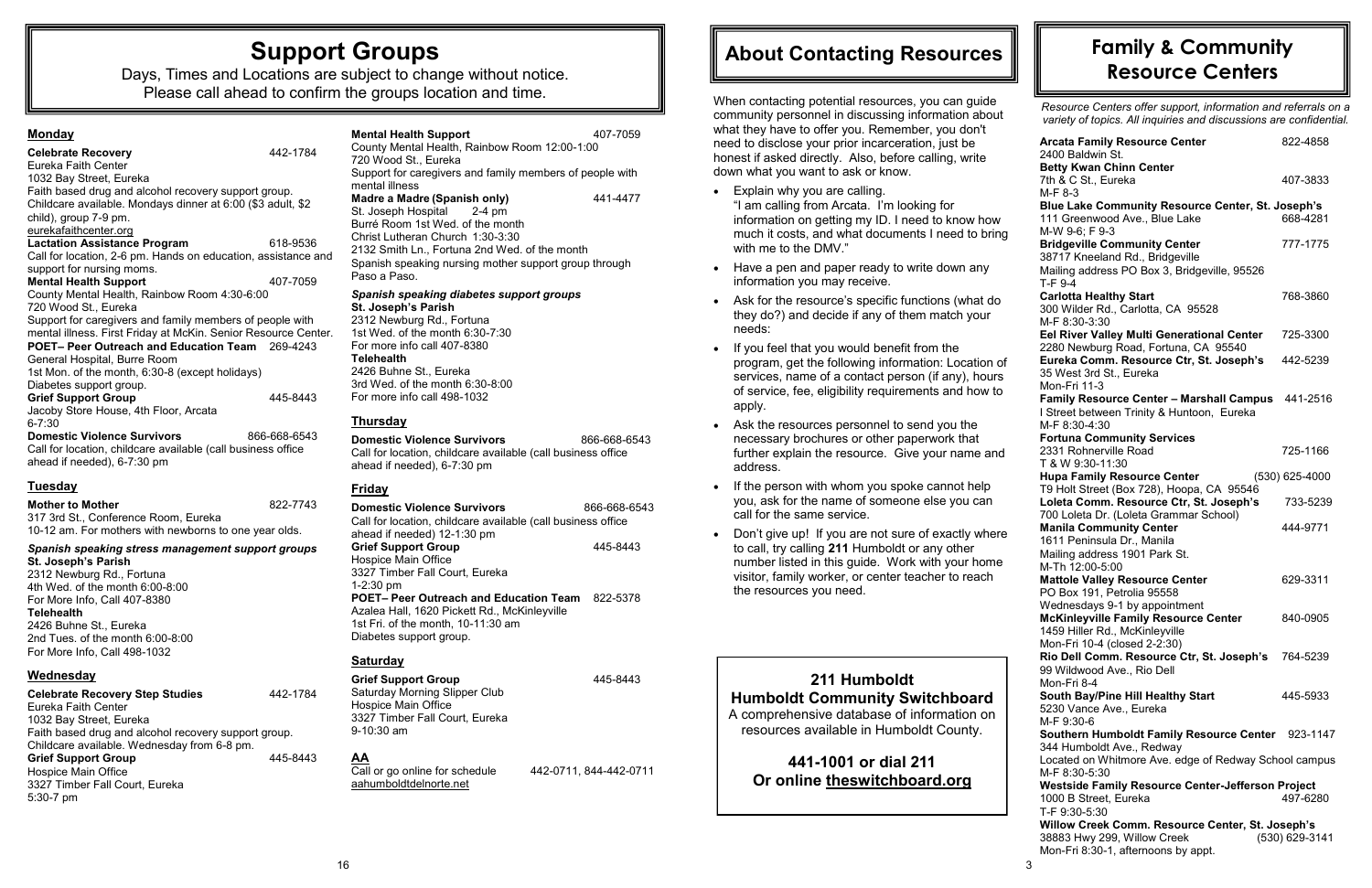### 929 Koster St., Mod D, Eureka

Counseling and Advocacy Services to parents receiving CalWorks that have or are experiencing substance abuse issues, mental health issues or domestic violence. CalWorks participants may qualify for treatment activities as counting towards CalWorks requirements.

#### **Hoopa Tribe's Human Services/Behavioral Health**  2 Orchard Ave., Hoopa530-625-4237 Drop-in center for education, referral, outpatient counseling,

#### opendoorhealth.org **Mountain of Mercy** 707-601-3403 Honey Dew, Ca Christian based 12 month residential program. No fee for services. Call for more information. **NorthCountry Clinic** 822-2481

community education and prevention. Parenting classes, marriage and family counseling, health and wellness group, probation/parole referrals for alcohol and other drugs services and PAVE for domestic violence.

 $785$  18<sup>th</sup> St., Arcata Substance abuse support, medical treatment of addiction,

**Mobile Medical** 443-4666 Call for location schedule. Substance abuse support, resource

### **Redwood Teen Challenge** 268-8727 Men's Center 1805 4th St., Eureka 268-0614<br>Women's Center 1435 7th St., Eureka 442-4233 Women's Center 1435 7th St., Eureka Live-in recovery program for adults. Services range from 12-18 months. Fee for service, some scholarships are available.

and referral. Clinic with regular stops throughout Humboldt County. Opiate dependency services. Spanish speakers available.

**Singing Trees Recovery Center** 800-344-3799 PO Box 8, Garberville Programs include a 14/30/60/90 day program and 7 day detox. Contact for payment options/insurances accepted.

singingtreesrecovery.com **United Indian Health Services** 825-5000

Opiate dependency services. Resource and referral. opendoorhealth.org

### co.humboldt.ca.us/hhs/mhb/adultalcohol and other drugs program **Alcohol/Drug Care Services** 1335 C St., Eureka Admin 445-1391 Serenity Inn Lee Brown (Men's) 268-0264 Bonnie Brown (Women's) 444-2232 Detox 445-3869 Services include detox & residential. Inpatient programs. Temporary housing at Serenity Inn. Fee, call for details. **Crossroads** 445-0869 1205 Myrtle Ave., Eureka Residential treatment program -men & women. Minimum 90 days. Sliding fee scale, some special payment programs. **Eureka Community Health Center** 442-4038 2200 Tydd St., Eureka Substance abuse support, medical treatment of addiction, opiate dependency services, resource and referral. opendoorhealth.org **Healthy Moms Program** 441-5220 **Department of Health and Human Services** 2910 H St., Eureka Alcohol and other drug day treatment program for pregnant and parenting moms, skill classes, and practical life skills. On -site child care provided. Sliding scale, Medi-Cal. co.humboldt.ca.us/hhs/mhb/healthymomsprogram **Humboldt Recovery Center** Women 443-4237 Men 444-6262 1302 11th St., Eureka Residential recovery home for men and women. Outpatient counseling and educational presentations available upon request. Sliding scale fee. humboldtrecoverycenter.org **Humboldt Family Service Center** 443-7358 1802 California St., Eureka Drug and alcohol education, drug diversion, batterers' program, children of divorce workshops, family, children and individual counseling, premarital counseling for adolescents. humboldtfamilyservice.org **Humboldt Alcohol Recovery Treatment (HART)**  2331 Rohnerville Road, Fortuna, CA 95540 725-9381 Toll Free 800-987-6237

redwoodtc.org

**Eureka Rescue Mission** 443-4551 110 2nd St., Eureka CA Drug and Alcohol Recovery Program for men, 12 month, live in program includes a Christian 12-Step, education program, Bible study, daily chores, and goal setting. eurekarescuemission.org

1600 Weeot Way, Arcata Drug and alcohol education, prevention and counseling (group or individual). Detox/residential treatment assistance.

#### uihs.org **Support Groups**

| SUPPOIL GIOUPS                                           |              |
|----------------------------------------------------------|--------------|
| Al-Anon Alateen/ ACA Groups                              | 443-1419     |
| PO Box 6425, Eureka, 95502                               | 888-425-2666 |
| ncwsa.org/district-01/                                   |              |
| <b>Alcoholics Anonymous</b>                              | 442-0711     |
| Local 24 hour hotline                                    | 844-442-0711 |
| Call or go online for meeting schedule.                  |              |
| aahumboldtdelnorte.net                                   |              |
| <b>Eureka Faith Center - Celebrate Recovery</b>          |              |
| 1032 Bay St., Eureka                                     | 442-1784     |
| Mon. 6pm-BBQ dinner. 7pm peer support groups. Large Grou |              |
| with live music and teaching or testimony. Ram Mon and   |              |

Mon. 6pm-BBQ dinner. 7pm peer support groups. Large Group with live music and teaching or testimony. 8pm Men and Women's Small groups. Child care is provided.

### **Treatment Programs –Inpatient/Outpatient**

### **Alcohol and Other Drug Programs**

**Department of Health and Human Services** 476-4054 720 Wood St., Eureka

Outpatient treatment, education and referral for alcohol and other drug problems. Sliding scale, insurance or Medi-Cal. Orientation every Friday at 8:30 AM.

| <b>Arcata and Mad River Transit System</b>                    | 822-3775           |
|---------------------------------------------------------------|--------------------|
| 925 E St., Arcata                                             |                    |
| Transportation in/around Arcata, call or go online for sched- |                    |
| ule/cost.                                                     |                    |
| arcatatransit.org                                             |                    |
| Dial-a-Ride                                                   |                    |
| To apply                                                      | 443-9747, 443-0826 |
| To be picked up                                               | 442-4555           |

Outpatient treatment, first and multiple offender, member of the Drinking Driver Treatment Program. Extended payment plan available.

### fortunaacs.com/hart

**HumWorks** 269-4179 **Department of Health and Human Services**

### **Alcohol and Drug Services**

| enting with Love & Logic                                                                                              |              | Call for information and certification process. Fee for services. |              |
|-----------------------------------------------------------------------------------------------------------------------|--------------|-------------------------------------------------------------------|--------------|
| se Baker                                                                                                              | 496-6070     | For people unable to take public transportation due to a disa-    |              |
| anging Tides                                                                                                          | 444-8293     | bility.<br><b>DMV</b>                                             | 800-777-0133 |
| '9 Myrtle Ave., Eureka                                                                                                |              | 322 W 15th St., Eureka & 1180 Evergreen Road, Redway              |              |
| am child services, Special Needs Connection & Family                                                                  |              | <b>Fortuna Senior Citizens Bus Service</b>                        | 725-7625     |
| powerment, children and family services, parenting clas-                                                              |              | This is a Dial-a-Ride service for seniors and disabled individu-  |              |
| and counseling. Home visiting programs for overbur-                                                                   |              | als inside Fortuna city limits.                                   |              |
| ed families and teen parents.                                                                                         |              | friendlyfortuna.com                                               |              |
| oported Parenting Program                                                                                             | 444-8293     | <b>HCAR Care-A-Van</b>                                            | 443-7077     |
| ekly in-home visits to teach parenting skills and parent                                                              |              | 525 7th St., Eureka                                               | Ext. 1       |
| ication to those with developmental disabilities.                                                                     |              | Care-A-Van provides transportation for non-emergency medi-        |              |
| ngingtidesfs.org                                                                                                      |              | cal appointments for seniors and disabled. Call for current       |              |
| llege of the Redwoods                                                                                                 |              | route schedule. Fee for service.                                  |              |
| ly Mendonca                                                                                                           | 476-4455     | <b>Humboldt Domestic Violence Services</b>                        | 444-9255     |
| egivers Education Program                                                                                             |              | 866-668-6543, 443-6042                                            |              |
| enting education classes including Love and Logic, Pos-                                                               |              | Emergency transportation provided on a case-by-case basis         |              |
| <b>Discipline, Dad's Support Group, Kinship Support</b><br>oup. Call for information. Child care provided, must be    |              | for people experiencing domestic violence. Call for assis-        |              |
| anged in advance.                                                                                                     |              | tance.                                                            |              |
| o Feathers, Native American Family Services                                                                           |              | hdvs.org                                                          |              |
| 60 Betty Court, Suite A, McKinleyville                                                                                | 839-1933     | <b>Humboldt Transit Authority (HTA)</b>                           | 443-0826     |
|                                                                                                                       | 800-341-9454 | 133 V St., Eureka                                                 | Routes       |
| vices to promote stability of families and the best inter-                                                            |              | run from Scotia to Trinidad, 7 days a week.                       |              |
| of Native American children. Must be Native American.                                                                 |              | www.hta.org                                                       |              |
| feathersnafs.org                                                                                                      |              | <b>Redwood Coast Transit</b>                                      | 464-6400     |
|                                                                                                                       |              | Bus service from Crescent City to Arcata. Call for price and      |              |
|                                                                                                                       |              | schedule or visit website.                                        |              |
| Showers / Bathing / Laundry ∥                                                                                         |              | redwoodcoasttransit.org.                                          |              |
|                                                                                                                       |              | <b>Transportation Assistance Program (TAP)</b>                    | 269-4106     |
|                                                                                                                       |              | 929 Koster St., Eureka                                            |              |
|                                                                                                                       |              |                                                                   |              |
| ata Community Pool:                                                                                                   | 822-6801     | One way transportation assistance out of Humboldt County,         |              |
| 60 16th St., Arcata                                                                                                   |              | meal allowance for families/individuals, assists in relocating,   |              |
|                                                                                                                       |              | reuniting with extended family, gaining employment and in-        |              |
| di-Cal, EBT, SSI recipients: \$5.25 adults, \$4.50 seniors<br>\$3.50 for children. Regular admission prices are more. |              | creasing self sufficiency. Must meet eligibility requirements.    |              |
| e of pools, sauna & showers. Bring towel & soap.                                                                      |              | humboldtgov.org/530/transportation-assistance-program-tap         |              |
| atapool.com                                                                                                           |              |                                                                   |              |
| eka Rescue Mission                                                                                                    | 445-3787     | <b>Veterans Resources</b>                                         |              |
|                                                                                                                       |              |                                                                   |              |
| 2nd St., Eureka<br>owers Mon, Wed, Fri 1-3                                                                            |              | <b>Eureka Veterans Affairs</b>                                    |              |
|                                                                                                                       |              | <b>Community Based Outpatient Clinic</b>                          | 269-7500     |
|                                                                                                                       |              | 930 Harris St., Eureka                                            |              |
| owers and clothing exchange.<br>ekarescuemission.org<br>tuna Community Services / DORCAS                              | 725-1166     | <b>Humboldt County Veterans Service Office</b>                    | 445-7341     |
| 31 Rohnerville Rd., Fortuna                                                                                           |              | 825 5th St., Room 310, Eureka                                     |              |
| owers for homeless community in the Fortuna area on                                                                   |              | M-F 8-4:30, phones 8:30-12, 1-4. VA benefit counseling.           |              |
|                                                                                                                       |              | <b>Northcoast Veteran Resource Center</b>                         | 442-4322     |
|                                                                                                                       |              | 109 4th St., Eureka                                               | 442-5852     |
| es 9:30-11:30. Call for more details.<br>unaacs.com<br>Vincent De Paul                                                | 445-9588     | Programs to assist veterans in gaining employment, transi-        |              |
| W. 3rd St, Eureka                                                                                                     |              | tional housing, housing vouchers, behavioral/ mental health       |              |
| e public showers M, W, F 8:30-12:30. Soap & shampoo<br>vided.                                                         |              | and other supportive services.                                    |              |
|                                                                                                                       |              | <b>Redwood Veterans Center</b>                                    | 444-8271     |
|                                                                                                                       |              | 2830 G St., Suite A, Eureka                                       |              |
| <b>Transportation</b>                                                                                                 |              | Re-integration counseling for veterans, socialization groups,     |              |
|                                                                                                                       |              | outreach.                                                         |              |
| ata and Mad River Transit System:                                                                                     | 822-3775     | <b>Veterans Administration</b>                                    | 800-827-1000 |
| i E St., Arcata<br>nsportation in/around Arcata, call or go online for sched-                                         |              | www.va.gov                                                        |              |

|                                                                     |              | Call for information and certification process. Fee for services. |              |
|---------------------------------------------------------------------|--------------|-------------------------------------------------------------------|--------------|
| <b>Parenting with Love &amp; Logic</b><br>Rose Baker                | 496-6070     | For people unable to take public transportation due to a disa-    |              |
| <b>Changing Tides</b>                                               | 444-8293     | bility.                                                           |              |
| 2379 Myrtle Ave., Eureka                                            |              | <b>DMV</b>                                                        | 800-777-0133 |
| Team child services, Special Needs Connection & Family              |              | 322 W 15th St., Eureka & 1180 Evergreen Road, Redway              |              |
| Empowerment, children and family services, parenting clas-          |              | <b>Fortuna Senior Citizens Bus Service</b>                        | 725-7625     |
| ses and counseling. Home visiting programs for overbur-             |              | This is a Dial-a-Ride service for seniors and disabled individu-  |              |
| dened families and teen parents.                                    |              | als inside Fortuna city limits.                                   |              |
| <b>Supported Parenting Program</b>                                  | 444-8293     | friendlyfortuna.com                                               |              |
| Weekly in-home visits to teach parenting skills and parent          |              | <b>HCAR Care-A-Van</b>                                            | 443-7077     |
| education to those with developmental disabilities.                 |              | 525 7th St., Eureka                                               | Ext. 1       |
|                                                                     |              | Care-A-Van provides transportation for non-emergency medi-        |              |
| changingtidesfs.org                                                 |              | cal appointments for seniors and disabled. Call for current       |              |
| <b>College of the Redwoods</b>                                      |              | route schedule. Fee for service.                                  |              |
| Kelly Mendonca                                                      | 476-4455     | <b>Humboldt Domestic Violence Services</b>                        | 444-9255     |
| <b>Caregivers Education Program</b>                                 |              | 866-668-6543, 443-6042                                            |              |
| Parenting education classes including Love and Logic, Pos-          |              | Emergency transportation provided on a case-by-case basis         |              |
| itive Discipline, Dad's Support Group, Kinship Support              |              | for people experiencing domestic violence. Call for assis-        |              |
| Group. Call for information. Child care provided, must be           |              | tance.                                                            |              |
| arranged in advance.                                                |              | hdvs.org                                                          |              |
| Two Feathers, Native American Family Services                       |              | <b>Humboldt Transit Authority (HTA)</b>                           | 443-0826     |
| 1560 Betty Court, Suite A, McKinleyville                            | 839-1933     | 133 V St., Eureka                                                 | Routes       |
|                                                                     | 800-341-9454 | run from Scotia to Trinidad, 7 days a week.                       |              |
| Services to promote stability of families and the best inter-       |              | www.hta.org                                                       |              |
| est of Native American children. Must be Native American.           |              | <b>Redwood Coast Transit</b>                                      | 464-6400     |
| twofeathersnafs.org                                                 |              | Bus service from Crescent City to Arcata. Call for price and      |              |
|                                                                     |              | schedule or visit website.                                        |              |
|                                                                     |              | redwoodcoasttransit.org.                                          |              |
| <b>Showers / Bathing / Laundry</b>                                  |              | <b>Transportation Assistance Program (TAP)</b>                    | 269-4106     |
|                                                                     |              | 929 Koster St., Eureka                                            |              |
|                                                                     |              |                                                                   |              |
|                                                                     |              |                                                                   |              |
| <b>Arcata Community Pool</b>                                        | 822-6801     | One way transportation assistance out of Humboldt County,         |              |
| 1150 16th St., Arcata                                               |              | meal allowance for families/individuals, assists in relocating,   |              |
| Medi-Cal, EBT, SSI recipients: \$5.25 adults, \$4.50 seniors        |              | reuniting with extended family, gaining employment and in-        |              |
| and \$3.50 for children. Regular admission prices are more.         |              | creasing self sufficiency. Must meet eligibility requirements.    |              |
| Use of pools, sauna & showers. Bring towel & soap.                  |              | humboldtgov.org/530/transportation-assistance-program-tap         |              |
| arcatapool.com                                                      |              |                                                                   |              |
| <b>Eureka Rescue Mission</b>                                        | 445-3787     | <b>Veterans Resources</b>                                         |              |
| 110 2nd St., Eureka                                                 |              |                                                                   |              |
| Showers Mon, Wed, Fri 1-3                                           |              |                                                                   |              |
| Showers and clothing exchange.                                      |              | Eureka Veterans Affairs                                           |              |
| eurekarescuemission.org                                             |              | <b>Community Based Outpatient Clinic</b>                          | 269-7500     |
| <b>Fortuna Community Services / DORCAS</b>                          | 725-1166     | 930 Harris St., Eureka                                            |              |
| 2331 Rohnerville Rd., Fortuna                                       |              | <b>Humboldt County Veterans Service Office</b>                    | 445-7341     |
| Showers for homeless community in the Fortuna area on               |              | 825 5th St., Room 310, Eureka                                     |              |
| Tues 9:30-11:30. Call for more details.                             |              | M-F 8-4:30, phones 8:30-12, 1-4. VA benefit counseling.           |              |
| fortunaacs.com                                                      |              | <b>Northcoast Veteran Resource Center</b>                         | 442-4322     |
| <b>St Vincent De Paul</b>                                           | 445-9588     | 109 4th St., Eureka                                               | 442-5852     |
| 35 W. 3rd St, Eureka                                                |              | Programs to assist veterans in gaining employment, transi-        |              |
|                                                                     |              | tional housing, housing vouchers, behavioral/ mental health       |              |
| Free public showers M, W, F 8:30-12:30. Soap & shampoo<br>provided. |              | and other supportive services.                                    |              |
|                                                                     |              | <b>Redwood Veterans Center</b>                                    | 444-8271     |
|                                                                     |              | 2830 G St., Suite A, Eureka                                       |              |
| <b>Transportation</b>                                               |              | Re-integration counseling for veterans, socialization groups,     |              |
|                                                                     |              | outreach.                                                         |              |
|                                                                     |              | <b>Veterans Administration</b>                                    | 800-827-1000 |
| <b>Arcata and Mad River Transit System</b><br>925 E St., Arcata     | 822-3775     | www.va.gov                                                        |              |

## **Showers / Bathing / Laundry**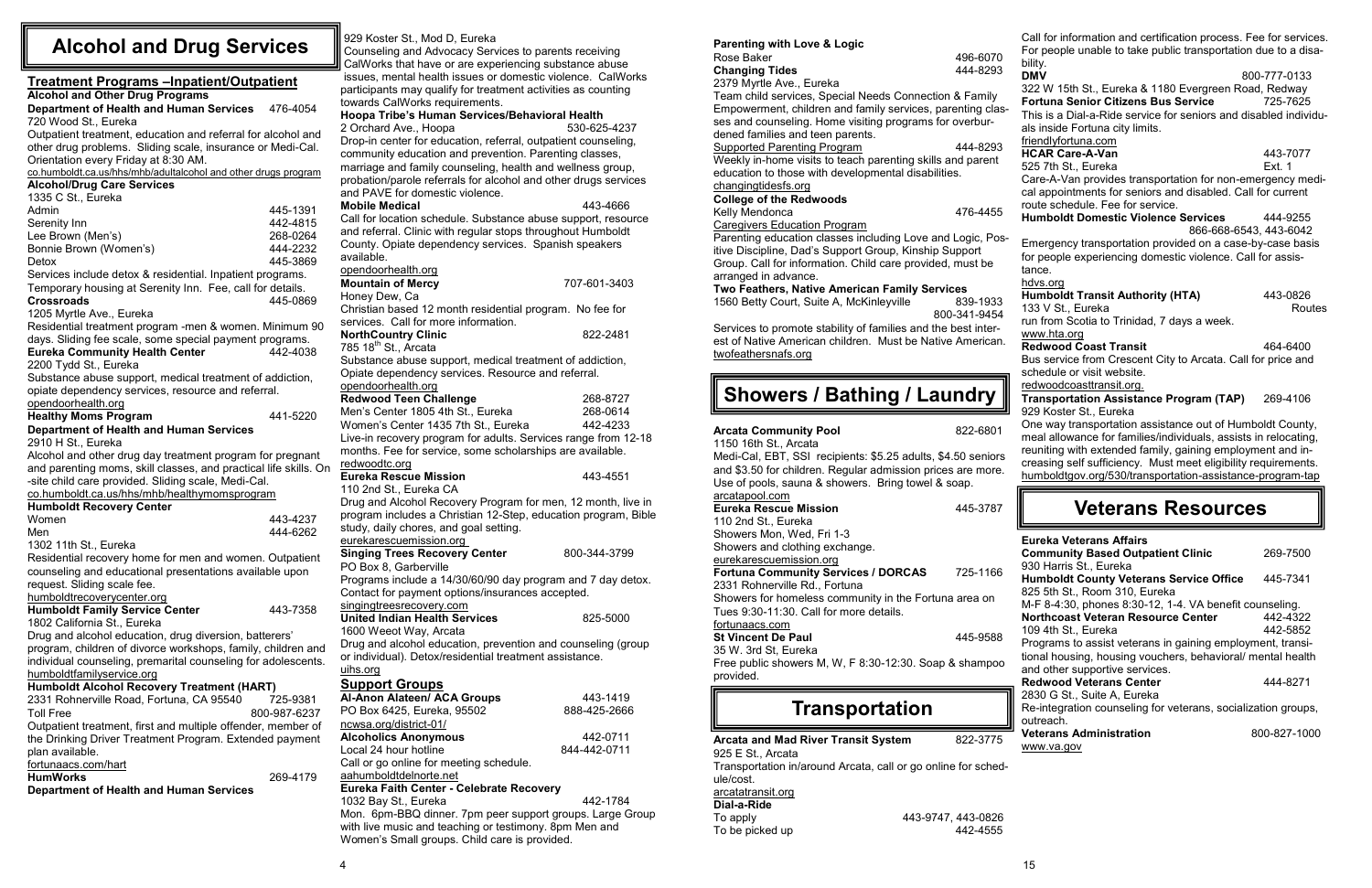#### 800-341-9454

Services to promote stability of families and the best interest of Native American children. Must be Native American. twofeathersnafs.org

### **United Indian Health Services**

| Operates clinics in Arcata, Fortuna, Kalmath, Weitchipec and<br>Crescent City. Medical, dental, counseling, vision and other |          |  |
|------------------------------------------------------------------------------------------------------------------------------|----------|--|
| health services.                                                                                                             |          |  |
| 1600 Weott Way, Arcata                                                                                                       | 825-5000 |  |
| 940 Main St., Fortuna                                                                                                        | 725-7988 |  |
| uihs.org                                                                                                                     |          |  |
| Yurok Indian Housing Authority, Klamath                                                                                      | 482-1506 |  |
| yurokhousing.com                                                                                                             |          |  |
| <b>Yurok TANF</b>                                                                                                            | 445-2422 |  |

| <b>Changing Tides</b>                                        | 444-8293           |
|--------------------------------------------------------------|--------------------|
| 2379 Myrtle Ave., Eureka                                     |                    |
| Team child services, Special Needs Connection & Family       |                    |
| Empowerment, children and family services, parenting         |                    |
| classes and counseling. Home visiting programs for           |                    |
| overburdened families and teen parents.                      |                    |
| <b>Supported Parenting Program</b>                           | 444-8293           |
| Weekly in-home visits to teach parenting skills and parent   |                    |
| education to those with developmental disabilities.          |                    |
| changingtidesfs.org                                          |                    |
| <b>College of the Redwoods</b>                               |                    |
| Kelly Mendonca                                               | 476-4455           |
| <b>Caregivers Education Program</b>                          |                    |
| Parenting education classes including Love and Logic,        |                    |
| Positive Discipline, Dad's Support Group, Kinship Support    |                    |
| Group. Call for information. Child care provided, must be    |                    |
| arranged in advance.                                         |                    |
| <b>Foster Parent Support Group</b>                           | 476-4455           |
| Ongoing monthly support group for foster parents through the |                    |
| College of the Redwoods Kinship program.                     |                    |
| Young Parents Support Group                                  | 269-4003           |
| 333 6th St., Eureka                                          |                    |
| Meets 1st and 3rd Friday 4-6 pm. Open to pregnant teens,     |                    |
| teen parents, young parents, children and support people.    |                    |
| redwoods.edu/eureka/foster                                   |                    |
| <b>Directory of Community Parenting Classes</b>              |                    |
| changingtidesfs.org                                          |                    |
| <b>Family Resource Center</b>                                |                    |
| <b>Manila Community Center</b>                               | 444-9771, 444-3803 |
| 1611 Peninsula Dr., Manila                                   |                    |
| Parent support meeting Mon. 5-7, free childcare and dinner.  |                    |
| manilacsd.com                                                |                    |
| <b>Northcoast Children's Services</b>                        | 822-7206           |
| 1266 9th St., Arcata                                         | 800-808-7206       |
| Head Start, Early Head Start and State Preschools.           |                    |
| Parenting classes offered to enrolled families.              |                    |
| ncsheadstart.org                                             |                    |
| <b>Parent Project</b>                                        | 825-2508           |
| 6-10 week course for parents of elementary, middle and high  |                    |
| school students. \$35 per family                             |                    |
| parentproject.com                                            |                    |
|                                                              |                    |

### **Narcotics Anonymous** 866-315-8645

| Bear River Band of the Rohnerville Rancheria 733-1900<br>27 Bear River Drive, Loleta                                                                                                 |                  |  |  |
|--------------------------------------------------------------------------------------------------------------------------------------------------------------------------------------|------------------|--|--|
| brb-nsn.gov<br><b>Big Lagoon Rancheria</b>                                                                                                                                           | 826-2079         |  |  |
| PO Box 3060, Trinidad                                                                                                                                                                |                  |  |  |
| <b>Blue Lake Rancheria</b>                                                                                                                                                           | 668-5101         |  |  |
| 428 Chartin Road, Blue Lake                                                                                                                                                          |                  |  |  |
| bluelakerancheria-nsn.gov<br><b>Bureau Of Indian Affairs</b>                                                                                                                         |                  |  |  |
| 364 Knollcrest Dr., Suite 105, Redding                                                                                                                                               | (530) 223-7960   |  |  |
| bia.gov<br><b>California Indian Legal Services</b>                                                                                                                                   | 443-8397         |  |  |
| 324 F St., Eureka                                                                                                                                                                    |                  |  |  |
| Free or low cost representation for certain legal matters. Call<br>for more information and eligibility.                                                                             |                  |  |  |
| calindian.org                                                                                                                                                                        |                  |  |  |
| <b>Elk Valley Rancheria</b>                                                                                                                                                          | (707) 464-4680   |  |  |
| elk-valley.com                                                                                                                                                                       | 866-464-4680     |  |  |
| <b>Hoopa Human Services</b>                                                                                                                                                          | (530) 625-4236   |  |  |
| Orchard Road, Hoopa                                                                                                                                                                  |                  |  |  |
| Assistance for Hoopa tribal members including food, energy                                                                                                                           |                  |  |  |
| assistance, counseling and substance abuse treatment.                                                                                                                                |                  |  |  |
| hoopa-nsn.gov                                                                                                                                                                        |                  |  |  |
| <b>Hoopa Valley Tribal Housing Authority</b>                                                                                                                                         | $(530)$ 625-4759 |  |  |
| 25 Hostler Field, Hwy 96, Hoopa                                                                                                                                                      |                  |  |  |
| <b>Indian Action Council</b>                                                                                                                                                         |                  |  |  |
| 2905 Hubbard Lane, Ste. C, Eureka                                                                                                                                                    | 443-8401         |  |  |
| Education and tutoring, Native American Library, ancestry                                                                                                                            |                  |  |  |
| info.                                                                                                                                                                                |                  |  |  |
| <b>Indian Child Welfare Association</b><br>5100 SW Macadam Ave., Suite 300, Portland, OR                                                                                             | (503) 222-4044   |  |  |
| nicwa.org                                                                                                                                                                            |                  |  |  |
| <b>Karuk Tribe</b>                                                                                                                                                                   | $(530)$ 493-1600 |  |  |
| Happy Camp                                                                                                                                                                           |                  |  |  |
| karuk.us                                                                                                                                                                             |                  |  |  |
| <b>Libby Nix Community Center</b>                                                                                                                                                    | (530) 625-4300   |  |  |
| Weitchpec                                                                                                                                                                            |                  |  |  |
| Medical, dental, vision, child/family counseling, substance<br>abuse treatment, nutrition, cultural classes and events and<br>social services for eligible Native American families. |                  |  |  |
| unitedindianhealthservices.org                                                                                                                                                       |                  |  |  |
| Northern California Indian Development Council                                                                                                                                       |                  |  |  |
| 517 5th St., Eureka                                                                                                                                                                  | 445-8451         |  |  |
| Employment and other assistance to eligible families.                                                                                                                                |                  |  |  |
| ncidc.org                                                                                                                                                                            |                  |  |  |
| Resighini Rancheria, Klamath                                                                                                                                                         | 482-2431         |  |  |
| resighinrancheria.com                                                                                                                                                                |                  |  |  |
| Smith River Rancheria, Smith River,                                                                                                                                                  | 487-9255         |  |  |
| tolowa-nsn.gov                                                                                                                                                                       |                  |  |  |
| <b>Table Bluff Reservation Wiyot Tribe, Loleta</b>                                                                                                                                   | 733-5055         |  |  |
| wiyot.us<br><b>Tribal TANF</b>                                                                                                                                                       | 476-0344         |  |  |
| 636 H St., Eureka                                                                                                                                                                    |                  |  |  |
| Cash aid, food stamps and other services.                                                                                                                                            |                  |  |  |
| tribaltanf.cdss.ca.gov                                                                                                                                                               |                  |  |  |
| <b>Trinidad Rancheria</b>                                                                                                                                                            | 677-0211         |  |  |
| trinidad-rancheria.org                                                                                                                                                               |                  |  |  |
| Two Feathers, Native American Family Services                                                                                                                                        |                  |  |  |
| 1560 Betty Court, Suite A, McKinleyville                                                                                                                                             | 839-1933         |  |  |

### Yurok Tribal Head Start/Early Head Start 444-0433 3400 Erie St., Eureka Childcare and Head Start/Early Head Start programs in

### **Native American Resources**

## **Parenting**

PO Box 6634, Eureka, CA 95502 444-8645 Free confidential support for ending addiction. Call or check website for meeting times. humboldtna.org

| <b>Clean and Sober Living</b>                              |                    |
|------------------------------------------------------------|--------------------|
| Call for cost, location and availability                   |                    |
| <b>Connie Shelly</b>                                       | 845-6744           |
| Clean & sober house. Rooms for rent. Children welcome.     |                    |
| <b>Corner Stones Recovery</b>                              | 725-9252           |
| Clean & sober house. Rooms for rent. Men Only. No children |                    |
| <b>Jordan Recovery Center</b>                              | 464-7849           |
| Men's and women's houses, mothers and babies accepted.     |                    |
| <b>Mark and Karen Mesa</b>                                 | 442-1104           |
| No couples, no children.                                   |                    |
| <b>New Life</b>                                            | 268-8531, 368-9028 |
| No children                                                |                    |
| North Coast Veteran's Center                               | 442-4322           |
| Veterans only                                              |                    |
| <b>Rose and Tom Broussard</b>                              | 441-9205           |
| Co-ed, children on weekends                                |                    |
| Sonoma Street House                                        | 268-5651           |
| Clean & sober house. Rooms for rent. Children welcome.     |                    |
| . 81. . II                                                 | ,,,,,,,,           |

5 . **Discovery Shop -American Cancer Society** 443-2155 Clean & sober house. Rooms for rent. Men Only. No children. **Tim Shelley's** 444-3935 Clean & sober house. Rooms for rent. Children welcome. **After School Programs:**  Most elementary schools offer an after school care option. Ask your child's school if they have a program available. **Boys and Girls Club of the Redwoods** 441-1030 3117 Prospect, Eureka Programs for school age children and teens. No SS# needed. **Calworks Department of Health and Human Services** 929 Koster St., Eureka Families on CalWorks are eligible for childcare payment assistance immediately with no waitlist. Contact your CalWorks worker for more information. **Changing Tides** 444-8293 2379 Myrtle Ave., Eureka Child care information, referrals, subsidies vouchers, respite care for parents with developmentally disabled children. Home visiting programs for overburdened families and teen parents. Call for information on support, resources, referral, counseling and advocacy for families. **College of the Redwoods Child Development Center** 7351 Tompkins Hill Rd., Eureka 476-4337 Childcare for CR students. Low to no cost, based on income. **Humboldt State Children's Center** 826-3838 1 Harpst St., Arcata Childcare for HSU students. Low to no cost, based on income. **Northcoast Children's Services** 822-7206 1266 9th St., Arcata PO Box 1165, Arcata, 95518 1-800-808-7206 Head Start, Early Head Start and State Preschools. Center based and home based programs for children and families with children ages 0 - 5. **Ryan Youth Center** 268-1844 1653 J St., Eureka Winzler Children's Center **441-2498** 717 Creighton St., Eureka **Free Clothing: Family Resource Centers \*** See page 3 for the center closest to you. **Marshall Family Resource Center** 441-2516 2100 J St., Eureka Open Sept.-June **Kids Closet** 442-1784 1032 Bay St., Eureka T, W, Th 10-12 & 1-4:30. Free clothes for kids sizes 4-14 every 4 months. **Pregnancy Care Center** 442-2345 2390 Myrtle Ave., Eureka M, T, Th, F 10:00-3:00 Clothing and other resources including mentoring to pregnant women. Call for more information. **The Raven Project** 443-7099 523 T St., Eureka Sun 1-5, M 5-9,T-Th 10-1, W 1-6, F 1-4. Primarily for homeless teens 21 and under, some children's clothing and diapers. Call for information on groups. **7 th Day Adventist Church** Eureka – T & Th 10-2 442-6950 Fortuna - T & W 9:30-11:30 725-1166 McKinleyville - W 9-2, closed 12-1 839-3832 Call for times & clothing resources. **Thrift Shops / Low-cost Clothing: Angels of Hope** 822-5019  $1309 10^{th}$  St., Arcata Mon.-Sat. 10-7, Sun. 11-5 **Cuddly Bear** 725-4421 751  $10^{th}$  St., Fortuna Mon.-Thurs. 11-6, Fri.-Sat. 11-5 2942 F St., Eureka Mon.-Fri. 9:30-5:30, Sat. 10-5, Sun. 12-4 **Hospice of Humboldt Thrift Shop** 826-2545 575 H St., Arcata Mon.-Fri. 10-5:30, Sat. 10-5 **Lots for Tots** 445-3477 3008 Broadway, Eureka 866-214-5814 Mon.-Sat. 10-6, Sun. 12-5 Gently used children's clothing, furniture and toys. **Miranda's Rescue Shop** 1694 Myrtle Ave., Eureka 1694 441-1755 Mon.-Fri. 10-6 822 S. Fortuna Blvd., Fortuna 725-4166 Mon.-Sat. 10-6, Sun. 12-4 1544 Pickett Rd., McKinleyville 839-5015 Mon.-Sat. 10-6, Sun. 12-4 **Child Care / Preschool Services**

Preschool and school age programs. Low to no cost, based on income.

Witchepec, Klamath & Eureka. Contact for info and eligibility.

### **Clothing Resources**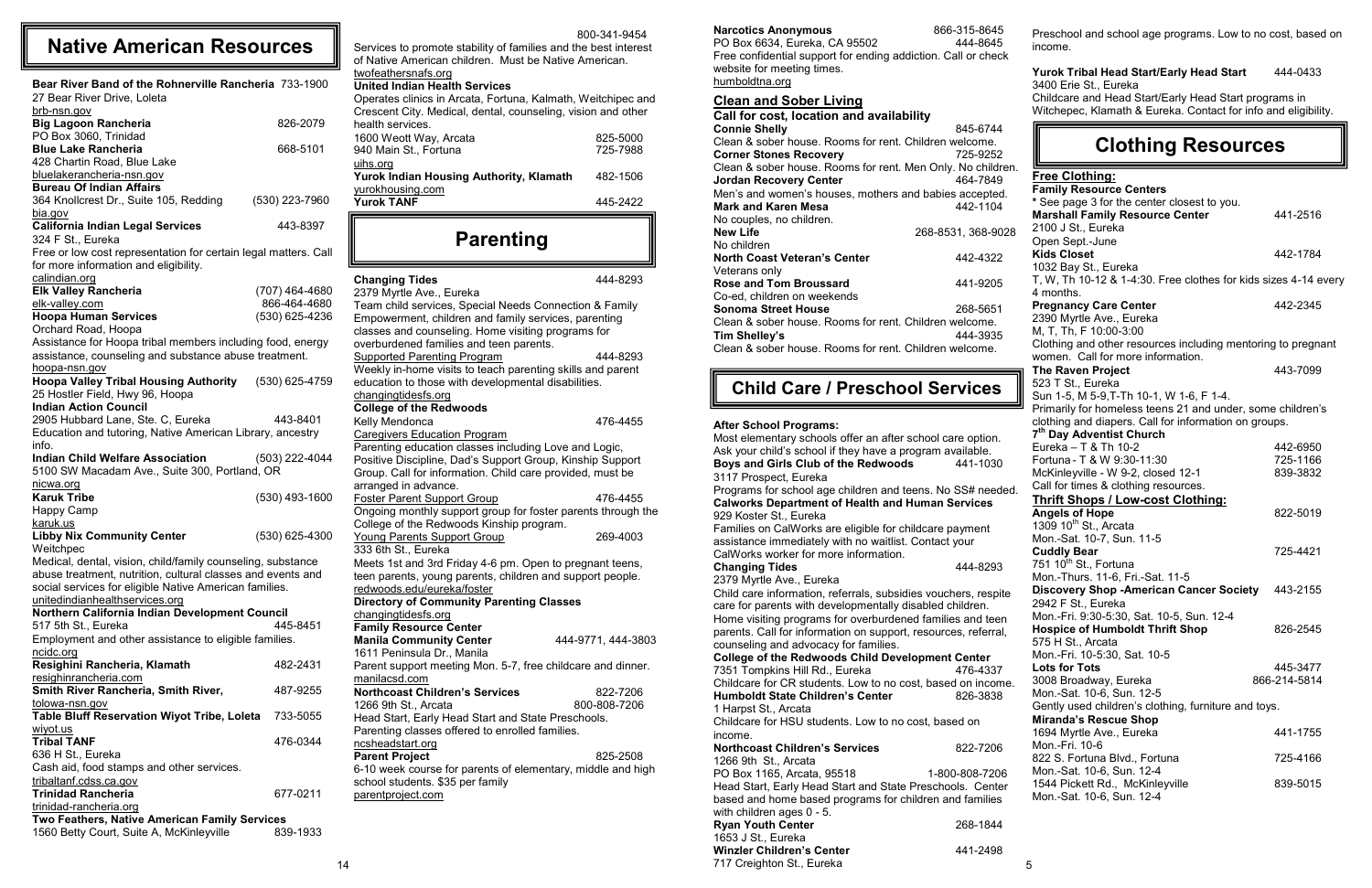| in Humboldt, Del Norte, Lake and Mendocino Counties.              |                              |
|-------------------------------------------------------------------|------------------------------|
| <b>Early Start</b>                                                | 445-0893                     |
| Services for infants and toddlers with disabilities.              |                              |
| <b>Humboldt Community Access and Resource Center</b>              |                              |
| (HCAR)                                                            | 443-7077                     |
| 1707 E St. #2, Eureka                                             |                              |
| A wide variety of support services and job programs for peo-      |                              |
| ple with disabilities.                                            |                              |
| <b>Humboldt County Adult Protective Services/In Home</b>          |                              |
| <b>Supportive Services</b>                                        | 476-2100                     |
| 808 E St., Eureka                                                 | toll free 1-866-527-8614     |
| This agency handles reports of abuse of dependent adults.         |                              |
| Offers in-home support services and has a caregiver registry.     |                              |
| Humboldt Co. Office of Education-Special Beginnings               |                              |
| 901 Myrtle Ave., Eureka                                           | 445-6006                     |
| Educational program for children with special needs (0 - 5)       |                              |
| and their families, special day class for children with autism.   |                              |
|                                                                   |                              |
| humboldt.k12.ca.us                                                |                              |
| <b>Making Headway</b>                                             | 442-7668                     |
| 305 O St., Eureka                                                 |                              |
| Provides services to survivors of traumatic brain injury and      |                              |
| their families. Therapy, counseling and case management to        |                              |
| coordinate care and recovery. Sliding fee scale.                  |                              |
| mhwcenter.org                                                     |                              |
| <b>Mobile Medical Office</b>                                      | 443-4666                     |
| Appointments                                                      |                              |
| Mobile medical clinic with regular stops throughout Humboldt      |                              |
|                                                                   |                              |
| County. Counseling services available. Spanish speaking.          |                              |
| opendoorhealth.com                                                |                              |
| Redwood Caregiver Resource Center 1-800-834-1636                  |                              |
|                                                                   |                              |
| Resources for families & caregivers of brain-impaired adults.     | 445-0893                     |
| <b>Redwood Coast Regional Center (RCRC)</b>                       |                              |
| 525 2nd St. Suite 300, Eureka                                     |                              |
| Serves adults and children with developmental disabilities        |                              |
| including intake, advocacy and case management services.          |                              |
| redwoodcoastrc.org                                                |                              |
| Social Security and Medicare Eligibility Information              |                              |
| 3144 Broadway, Eureka                                             | 800-772-1213                 |
| ssa.gov                                                           | English/Spanish 866-828-1991 |
| <b>Speech Therapy</b>                                             |                              |
| For qualified children over 3 years of age, provided by your      |                              |
| school district. See school districts next page for contact info. |                              |
| <b>Tri County Independent Living</b>                              |                              |
| 2822 Harris St., Eureka                                           | 445-8404                     |
| Support services, advocacy and independent-living skills          |                              |
| programs. Assistance with filling out housing applications.       |                              |
| Provides housing lists.                                           |                              |
| tilinet.org                                                       |                              |
| <b>Department of Health and Human Services</b>                    | 269-4179                     |
|                                                                   |                              |

### **HumWorks**

Social Service Branch Campus 929 Koster St., Eureka

Behavioral health services for CalWorks recipients. Addresses substance abuse, mental health and domestic violence related barriers to employment. HumWorks services count towards CalWorks required hours. Contact your CalWorks worker for a referral. **The Emma Center**

5251 Erickson Way, Suite 3, Arcata 825-6680

| <b>Rescue Mission Thrift Store</b><br>1031 Broadway, Eureka | 443-2523     |
|-------------------------------------------------------------|--------------|
| M-S 10-5:45                                                 |              |
| <b>St. Vincent de Paul</b>                                  |              |
| 528 2nd St., Eureka                                         | 443-8677     |
| W-F 1-5, Sat 1-6                                            |              |
| <b>Tailwaggers Thrift Shop</b>                              | 445-5837     |
| 2737 F St., Eureka                                          |              |
| M-S 10-6                                                    |              |
| <b>Consignment:</b>                                         |              |
| <b>Lots for Tots</b>                                        | 445-3477     |
| 3008 Broadway, Eureka                                       | 866-214-5814 |
| <b>Recycled Youth</b>                                       | 825-7775     |
| 1507 G St., Arcata                                          |              |
| Mon.-Fri. 10-5, Sat. 11-5                                   |              |

| <b>Children of Divorce Workshop</b>                             |                    |  |  |  |
|-----------------------------------------------------------------|--------------------|--|--|--|
| <b>Humboldt Family Service Center</b>                           |                    |  |  |  |
| 1802 California St., Eureka                                     | 443-7358           |  |  |  |
| Call for costs, days and times.                                 |                    |  |  |  |
| <b>Department of Child Support Services</b>                     |                    |  |  |  |
| 2420 6th St., Eureka                                            | 866-901-3212       |  |  |  |
| M-Th 9-5, F 9-4                                                 |                    |  |  |  |
| Assistance with enforcing court ordered child support/ opening  |                    |  |  |  |
| a child support case.                                           |                    |  |  |  |
| <b>Humboldt County Courthouse Self Help Center</b>              |                    |  |  |  |
| <b>Humboldt County Courthouse</b>                               |                    |  |  |  |
| 825 5th St., Eureka                                             |                    |  |  |  |
| <b>Self Help Center</b>                                         | 445-7256 ext. 1321 |  |  |  |
| Room 305                                                        |                    |  |  |  |
| Call for appointment. Family Law facilitators/self-help re-     |                    |  |  |  |
| sources by appointment or walk-in basis only, assist with court |                    |  |  |  |
| paperwork.                                                      |                    |  |  |  |
| <b>Family Law Services</b>                                      | 269-1210           |  |  |  |
| 421   St, Hours: 9-2                                            |                    |  |  |  |
| Pick up and file Family Law paperwork.                          |                    |  |  |  |
| <b>Restraining Order Workshop</b>                               | 445-7256 ext. 1321 |  |  |  |
| Room 305                                                        |                    |  |  |  |
| Walk-in hours, call for more information.                       |                    |  |  |  |
| Assistance with restraining orders and custody paperwork.       |                    |  |  |  |
| humboldt.courts.ca.gov                                          |                    |  |  |  |
| <b>Legal Services of Northern California</b>                    |                    |  |  |  |

| 123 3rd St., Eureka                                               | 445-0866 |
|-------------------------------------------------------------------|----------|
| <b>Closed Fridays</b>                                             |          |
| <b>California Dept. of Rehabilitation</b>                         |          |
| 1330 Bayshore Way, Suite 101, Eureka                              | 445-6300 |
| Assistance for people with disabilities in finding a job.         |          |
| <b>Changing Tides</b>                                             |          |
| 2379 Myrtle Ave., Eureka                                          |          |
| <b>Special Needs Connection</b>                                   | 444-8293 |
| Call for information on support, resources (respite workers,      |          |
| therapeutic aides), referral and advocacy for families with chil- |          |
| dren who have special needs.                                      |          |
| <b>Developmental Disabilities Board</b>                           | 463-4700 |
| 505 S. State St., Ukiah                                           |          |
| PO Box 245, Ukiah, CA 95482                                       |          |
| Advocacy services for people with developmental disabilities      |          |

## **Custody / Divorce**

## **Disability/Special Needs**

### **Domestic Violence**

IF

L

| <b>Housing Enforcement Program</b><br>Public Health) Inspects and evaluates rental | 445-6215 (Through    | 2933 H St., Modular Building, Eureka<br>Educational environment for persons with mental health chal- |                    |
|------------------------------------------------------------------------------------|----------------------|------------------------------------------------------------------------------------------------------|--------------------|
| housing at the request of tenants. Requires that landlords                         |                      | lenges. Workshops, classes and activities. Free.                                                     |                    |
| repair and correct all dangerous, substandard conditions.                          |                      | <b>Mobile Outreach Vehicle</b>                                                                       | 441-4650, 267-4843 |
| <b>Victims of Crime Resource Center</b>                                            | 800-842-8467         | Call for schedule                                                                                    |                    |
| (English and Spanish)                                                              | 800-VICTIMS          | <b>Patients Rights Advocacy Services</b>                                                             | 268-2995           |
| Information/ referral to legal resources for victims of crime.                     |                      | Call for assistance with service problems.                                                           |                    |
| 1800 victims.org                                                                   |                      | humboldtgov.org                                                                                      |                    |
| <b>Victim Witness</b>                                                              |                      | <b>Humboldt Open Door Clinic</b>                                                                     |                    |
| 712 4th St., Eureka                                                                | 445-7417             | 770 10 <sup>th</sup> St., Arcata                                                                     | 826-8610           |
| Assistance for victims of violent crimes and their families                        |                      | Medical, counseling services. Medi-Cal or sliding scale.                                             |                    |
| including counseling assistance, restraining orders, court                         |                      | opendoorhealth.com                                                                                   |                    |
| accompaniment and relocation assistance.                                           |                      | <b>HumWorks</b>                                                                                      | 269-4179           |
| <b>VINE LINK</b>                                                                   | 877-411-5588         | Services to parents receiving CalWORKS that have or are ex-                                          |                    |
| <u>www.vinelink.com</u>                                                            |                      | periencing substance abuse issues, mental health issues, and                                         |                    |
| Reports status of those incarcerated. Can set up to be noti-                       |                      | domestic violence. Request info from your worker.                                                    |                    |
| fied when a loved one is released.                                                 |                      | <b>HSU Counseling Clinic</b>                                                                         | 826-3921           |
|                                                                                    |                      | HSU-Davis House #81, Arcata                                                                          |                    |
|                                                                                    |                      | Staffed by second year graduate students, services for a fee,                                        |                    |
| <b>Mental Health/Counseling</b>                                                    |                      | sliding scale, limited hours in summer.                                                              |                    |
|                                                                                    |                      | humboldt.edu/psychology click on Community Clinic                                                    |                    |
|                                                                                    |                      | <b>Mobile Medical Office</b>                                                                         | 443-4666           |
|                                                                                    |                      | <b>NAMI (National Alliance on Mental Illness)</b>                                                    | 444-1600           |
| If you are having a mental health crisis                                           |                      | www.nami-humboldt.org                                                                                |                    |
| call the crisis line at 445-7715 or 911                                            |                      | Advocacy, education and support groups for families of people                                        |                    |
| <b>Beacon Health Strategies</b>                                                    | 855-765-9703         | with mental health illnesses.                                                                        |                    |
| Families on Medi-Cal can call for counselor referrals. bea-                        |                      | <b>NorthCountry Clinic</b>                                                                           | 822-2481           |
| conhealthstrategies.com. Plan name is "Partnership".                               |                      | 785 18 <sup>th</sup> St., Arcata                                                                     |                    |
| <b>Changing Tides Family Services</b>                                              | 444-8293             | Medical, counseling services. Medi-Cal or sliding scale.                                             |                    |
| 2379 Myrtle Ave., Eureka                                                           |                      | opendoorhealth.com<br><b>North Coast Association of Mental Health Professionals</b>                  |                    |
| Mental health services to support children and their families.                     |                      | Online searchable listing for mental health                                                          | 441-3832           |
| Accepts Medi-Cal.                                                                  |                      | providers in Humboldt County. Searchable by type of therapy,                                         |                    |
| changingtidesfs.org                                                                |                      | location, and insurance accepted.                                                                    |                    |
| <b>Emma Center</b>                                                                 | 825-6680             | ncamhp.org                                                                                           |                    |
| 5251 Erickson Way, Arcata                                                          |                      | <b>Redwoods Rural Health Center</b>                                                                  | 923-2783           |
| Crisis services, resources, referrals, some financial assis-                       |                      | 101 West Coast Rd., Redway                                                                           |                    |
| tance for counseling and other wellness interventions.                             |                      | Medical, counseling services. Medi-Cal or sliding scale.                                             |                    |
| emmacenter.org                                                                     |                      | Medi-Cal liaison is available, call for hours.                                                       |                    |
| <b>Eureka Community Health Center</b>                                              | 441-1624             | rrhc.org                                                                                             |                    |
| 2200 Tydd St., Eureka                                                              |                      | <b>Remi Vista</b>                                                                                    | 268-8722           |
| Medical, counseling and psychiatric services. Medi-Cal or                          |                      | 3960 Walnut Dr., Eureka                                                                              |                    |
| sliding scale.                                                                     |                      | Counseling for children & families. Medi-Cal.                                                        |                    |
| opendoorhealth.com                                                                 | 445-8443             | <b>Two Feathers Native American Family Services</b>                                                  |                    |
| <b>Hospice of Humboldt</b><br>3327 Timber Fall Court, Eureka                       |                      | 1560 Betty Court, Suite A, McKinleyville                                                             | 839-1933           |
| Free grief/bereavement support groups. Call or go online for                       |                      | Mental health services to women and                                                                  | 800-341-9454       |
| schedule.                                                                          |                      | children who have experienced sexual, emotional or physical                                          |                    |
| hospiceofhumboldt.org                                                              |                      | abuse. Culture groups, positive Indian parenting, case man-                                          |                    |
| <b>Humboldt Family Service Center</b>                                              | 443-7358             | agement and crisis intervention.                                                                     |                    |
| 1802 California St., Eureka                                                        |                      | twofeathers-nafs.org                                                                                 |                    |
| Counseling for children, women and men, drug education,                            |                      | Victim Witness-Victim Compensation Program 445-7417                                                  |                    |
| marriage counseling, Children of Divorce Workshop, family                          |                      | 712 4th St., Eureka                                                                                  |                    |
| violence program. Sliding scale.                                                   |                      | Assistance to victims of violent crimes and their families in-                                       |                    |
| * Free walk-in counseling on Mondays 1-4.                                          |                      | cluding counseling payment assistance, restraining orders,                                           |                    |
| humboldtfamilyservice.org                                                          |                      | court accompaniment and relocation assistance.                                                       |                    |
|                                                                                    |                      | <b>United Indian Health Services</b>                                                                 |                    |
| Humboldt County Mental Health Services 888-849-5728                                |                      | 1600 Weeot Way, Arcata                                                                               | 825-5000           |
| Crisis intervention, inpatient and outpatient mental health                        |                      | Child/family counseling services are provided to eligible fami-                                      |                    |
| services, counseling and medication evaluations.                                   |                      | lies. Must be member of a federally recognized tribe.                                                |                    |
| Adult -720 Wood St., Eureka                                                        | 268-2900             | uihs.org                                                                                             |                    |
| Child -1711 3 <sup>rd</sup> St., Eureka                                            | 268-2800             | <b>Willow Creek Community Health Center</b>                                                          |                    |
| Garberville Office                                                                 | 923-2729             |                                                                                                      |                    |
|                                                                                    |                      |                                                                                                      |                    |
| <u> Crisis Line</u><br>Hope Center                                                 | 445-7715<br>441-3723 | 38883 Hwy 299, Willow Creek<br>PO Box 726, Willow Creek                                              | (530) 629-3111     |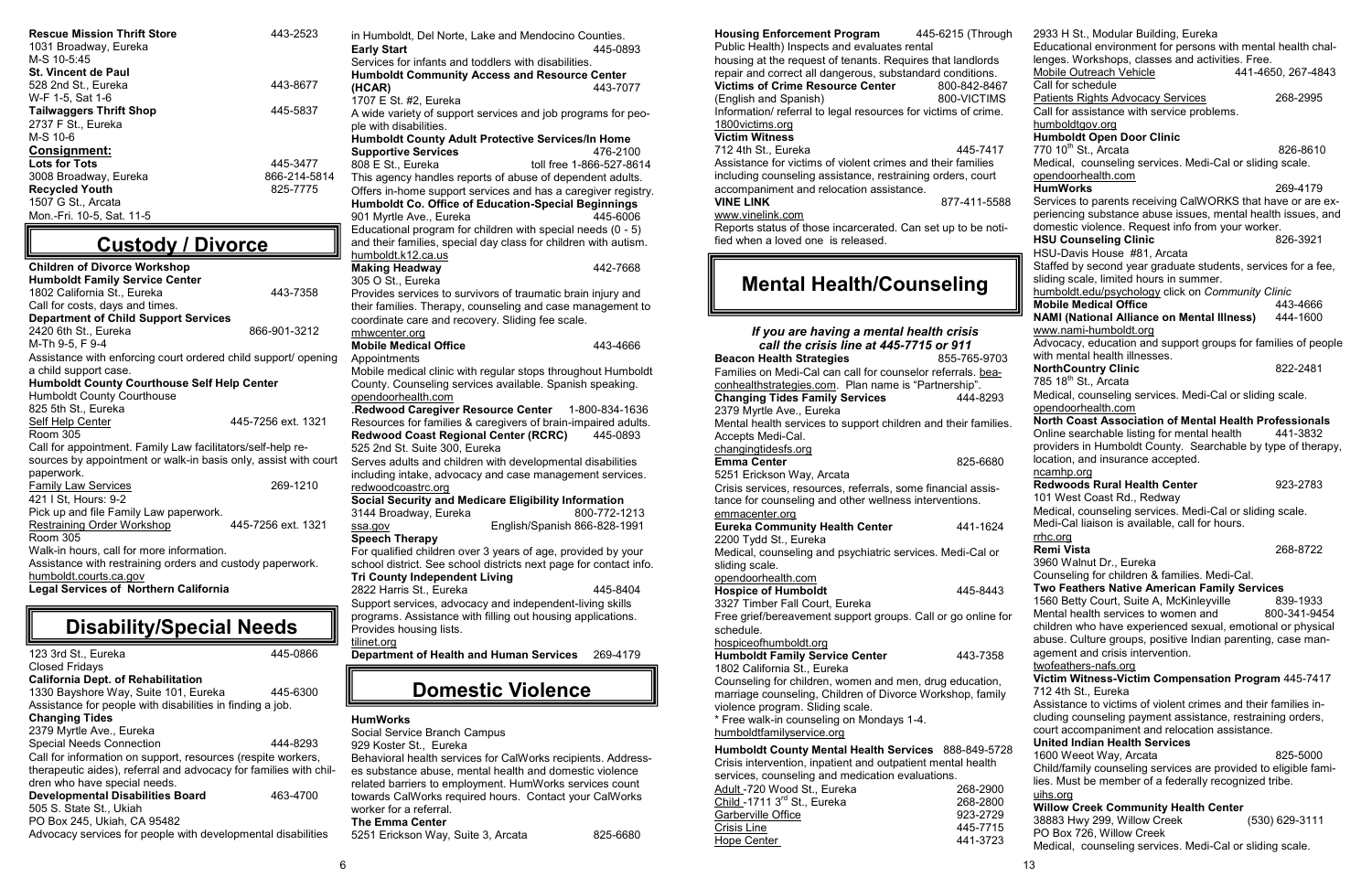| <b>Redwood Village Apartments</b><br>56 Orchard Ln., Redway                                                                                                                           | 923-4048        |
|---------------------------------------------------------------------------------------------------------------------------------------------------------------------------------------|-----------------|
| Reduced rent.<br><b>Rio Dell Apartments</b><br>753 Rigby Ave., Rio Dell                                                                                                               | 764-3324        |
| Reduced rent.<br><b>River Community Homes</b><br>1061 Hallen Dr., Arcata                                                                                                              | 822-7816        |
| Sliding scale.<br><b>Strombeck Properties</b><br>960 South G St., Arcata                                                                                                              | 822-4557        |
| Fax- 822-4525<br>Some reduced rent available.<br>www.strombeckprop.com                                                                                                                |                 |
| <b>Willow Creek Apartments</b><br>520-528 Hwy 96, Willow Creek                                                                                                                        | 499-2440        |
| Reduced rent.<br><b>Redwood Creek Apartments</b><br>2296 Redwood Way, Fortuna                                                                                                         | 725-1308        |
| Reduced rent apartments.<br>Home Ownership:<br>Foreclosure Prevention & Assistance                                                                                                    |                 |
| www.makinghomeaffordable.gov'<br><b>City of Arcata</b>                                                                                                                                | 822-5955        |
| 736 F St., Arcata<br>First Time Homebuyer Program, Housing Rehab Program.<br>Down payment, mortgage and housing rehab assistance for<br>low income with good credit.                  |                 |
| cityofarcata.org<br><b>City of Eureka</b><br>531 K St., Eureka                                                                                                                        | 441-4214        |
| First Time Homebuyer Program, Housing Rehab Loan.<br>Down payment, mortgage and housing rehab assistance for                                                                          |                 |
| low income with good credit.<br><b>Humboldt County Affordable Housing</b><br>520 E St., Eureka                                                                                        | 445-7541        |
| Loan assistance for home repair and a 1st time home buyers<br>program.                                                                                                                |                 |
| <b>Rural Community Development</b><br>Access to Farmers Home Loan program and low interest<br>home repair loans.                                                                      | 443-6714 ext. 4 |
| Renter's rights/ legal assistance:<br><b>Legal Services of Northern California</b><br>123 3rd St., Eureka                                                                             | 445-0866        |
| Renter's rights information, eviction and civil legal matters.<br>Call for scope of services and hours. Closed Mondays.                                                               |                 |
| <b>Humboldt County Courthouse Self Help Center</b><br><b>Humboldt County Courthouse</b><br>825 5th St., Room 305, Eureka<br>Civil law assistance, eviction paperwork and small claims | 445-7256        |
| cases.<br>humboldt.courts.ca.gov                                                                                                                                                      |                 |
| <b>Substandard Housing Enforcement</b><br>Department of Health and Human Services, Environmen-<br>tal Health                                                                          | 445-6215        |
| 100 H St., Suite 100, Eureka<br>Inspects housing, files repair recommendations with land-<br>lords.                                                                                   |                 |
| <b>Clean and Sober Living</b>                                                                                                                                                         |                 |
| Call for cost, location and availability                                                                                                                                              |                 |
| <b>Connie Shelly</b><br>Clean & sober house. Rooms for rent. Children welcome.                                                                                                        | 845-6744        |
| <b>Corner Stones Recovery</b>                                                                                                                                                         | 725-9252        |
| Clean & sober house. Rooms for rent. Men Only. No chil-                                                                                                                               |                 |

dren.

c4yourself.com **College of the Redwoods** 476-4100 7351 Tompkins Hill Rd., Eureka 333 6th St., Suite B, Eureka redwoods.edu **(EOPS/CARE)** eurekacityschools.org **Humboldt Literacy Project** Advocates for family violence prevention in Humboldt County. Email to DVCCRedwoods-owner@yahoo groups.com to see how you can get involved. **Humboldt Domestic Violence Services** PO Box 969, Eureka, CA 95502 444-9255<br>24 hour crisis line 443-6042

| <b>Jordan Recovery Center</b>                                                                                                                 | 464-7849                 |
|-----------------------------------------------------------------------------------------------------------------------------------------------|--------------------------|
| Men's and women's houses, mothers and babies accepted.                                                                                        |                          |
| <b>Mark and Karen Mesa</b>                                                                                                                    | 442-1104                 |
| No couples, no children.                                                                                                                      |                          |
| New Life                                                                                                                                      | 268-8531, 368-9028       |
| No children                                                                                                                                   |                          |
| <b>North Coast Veteran's Center</b>                                                                                                           | 442-4322                 |
| Veterans only, singles, no family<br><b>Rose and Tom Broussard</b>                                                                            |                          |
|                                                                                                                                               | 441-9205                 |
| Co-ed, children on weekends<br><b>Sonoma Street House</b>                                                                                     | 268-5651                 |
| Clean & sober house. Rooms for rent. Children welcome.                                                                                        |                          |
| <b>Tim Shelley's</b>                                                                                                                          | 444-3935                 |
| Clean & sober house. Rooms for rent. Children welcome                                                                                         |                          |
| <b>California Indian Legal Services</b>                                                                                                       | 443-8397                 |
| 324 F St., Eureka                                                                                                                             |                          |
| Legal services for low-income Native Americans.                                                                                               |                          |
|                                                                                                                                               |                          |
| Legal                                                                                                                                         |                          |
| <b>CASA (Court Appointed Special Advocates)</b>                                                                                               | 443-3197                 |
| 2356 Myrtle Ave., Eureka                                                                                                                      |                          |
| Trained volunteers advocate for abused and neglected chil-                                                                                    |                          |
| dren going through the child welfare court system.                                                                                            |                          |
| humboldtcasa.org                                                                                                                              |                          |
| <b>Department of Child Support Services</b>                                                                                                   | 866-901-3212             |
| 2420 6th St., Eureka                                                                                                                          |                          |
| PO Box 128, Eureka, CA 95502                                                                                                                  |                          |
| Assistance with enforcing court ordered child support, open-                                                                                  |                          |
| ing a child support case.                                                                                                                     |                          |
| <b>Humboldt County Courts info line</b>                                                                                                       | 445-7256                 |
| <b>Homeless Court</b>                                                                                                                         | 445-7256 ext             |
| 1505                                                                                                                                          |                          |
| Court fines and fees can sometimes be worked off through                                                                                      |                          |
| community service. Felonies, DUI and violent crimes do not                                                                                    |                          |
| qualify. Contact for more info and eligibility.                                                                                               |                          |
| Humboldt County Courthouse- Self Help Center<br><b>Family Law Assistance</b>                                                                  | 269-1223 (to make appt.) |
|                                                                                                                                               |                          |
| Family law facilitators/self-help resources available by ap-<br>pointment, assists with Family Law court paperwork. Free.                     |                          |
|                                                                                                                                               |                          |
| <b>Civil Law Assistance</b><br>Assistance with claims, eviction, civil law matters. Free.                                                     | 269-1283 (to make appt.) |
|                                                                                                                                               |                          |
| humboldt.courts.ca.gov; courts.ca.gov/selfhelp<br><b>Humboldt County District Attorney</b>                                                    |                          |
| 825 5th St. (4th floor), Eureka                                                                                                               |                          |
|                                                                                                                                               | 445-7411                 |
|                                                                                                                                               |                          |
|                                                                                                                                               | 445-7634                 |
|                                                                                                                                               |                          |
|                                                                                                                                               |                          |
| <b>Humboldt County Public Defender</b><br>1001 4th St., Eureka<br><b>Humboldt Domestic Violence Services</b><br>Toll-free 24 hour crisis line | 66-668-6543, 443-6042    |
| Office                                                                                                                                        | 444-9255                 |
| Referral, resources, restraining order assistance, court ac-<br>companiment.                                                                  |                          |

hdvs.org **Humboldt Mediation Services** 445-2505 317 3rd St., Suite 8, Eureka Dispute resolution services. Parent/teen mediation at low or no cost. Sliding scale. Waivers available. Legal Services of Northern California 445-0866 123 3rd St., Eureka

9-12, 1-3. Closed Fridays. No fee for qualified clients. Assistance with family law, eviction and civil legal matters.

ing, Work Experience Training, Childcare, transportation and ancillary expenses. Must have at least one dependent child under the age of 18 to qualify.

- Call or go online for schedule of classes, fees & special
- 
- 

**Humboldt Domestic Violence Coordinating Council** 

| PU BOX 909, EUICKA, CA 9550Z                                                | 444-9255             | Call or go online for scriedule of classes, lees & special                                                           |                        |
|-----------------------------------------------------------------------------|----------------------|----------------------------------------------------------------------------------------------------------------------|------------------------|
| 24 hour crisis line                                                         | 443-6042             | events calendar. Classes, academic and vocational                                                                    |                        |
| Domestic violence support groups, support groups for chil-                  |                      | counseling offered in Humboldt & Del Norte counties. Eureka                                                          |                        |
| dren and teens, peer counseling, temporary shelter, re-                     |                      | site has a child development center. Financial assistance.                                                           |                        |
| source and referrals. All discussions are confidential.                     |                      | <b>GED Test Preparation</b>                                                                                          | 476-4500               |
| hdvs.org                                                                    |                      | 333 6th St., Suite B, Eureka                                                                                         |                        |
| <b>Humboldt Family Service Center</b>                                       | 443-7358             | GED test offered, 4 modules-\$35 per module. Need to pass                                                            |                        |
| 1802 California St., Eureka                                                 |                      | all 4 modules to earn GED. Call for class days and times.                                                            |                        |
| Family violence prevention. Batterers program. Counsel-                     |                      | redwoods.edu                                                                                                         |                        |
| ing. They offer a 52 week batterers program.                                |                      | <b>Extended Opportunity Program and Services 476-4270</b>                                                            |                        |
| <b>MEND / WEND (Men/Women Experiencing Non-abusive</b>                      |                      | (EOPS/CARE)                                                                                                          |                        |
| Directions)                                                                 | 441-8630             | 7351 Tompkins Hill Road, Eureka                                                                                      |                        |
| 930 3rd St., Eureka                                                         |                      | Financial support, counseling, parking, help with becoming                                                           |                        |
| Family therapy, anger management groups and a 52-week                       |                      | self-sufficient for low income students or those with difficult                                                      |                        |
| court approved domestic violence program. Call for de-                      |                      | backgrounds who find higher education a challenge.                                                                   |                        |
| tails.                                                                      |                      | redwoods.edu/eops, humboldt.edu/talentsearch                                                                         |                        |
| <b>PAVE (Partner Alternatives to Violence Endeavor)</b>                     |                      | eurekacityschools.org                                                                                                |                        |
| serving Fortuna and McKinleyville, Mail: 2474 Seidel Rd.,                   |                      | <b>Humboldt Literacy Project</b>                                                                                     |                        |
| Arcata, CA 95521, (707) 822-4744, (c) (707 616-4238                         |                      | 537 G St., Suite 203, Eureka                                                                                         | 445-3655               |
| Skuy-ech-son Batterer Intervention Program (Yurok                           |                      | 922 N St., Fortuna                                                                                                   | 725-0655               |
| Tribe) currently serving Hoopa, Klamath and Eureka, 190                     |                      | Trains and provides tutors to assist in learning to read or                                                          |                        |
| Klamath Blvd., Klamath, CA 95548, (707) 482-1350, (c)                       |                      | improving reading skills (also ESL). Referrals for immigration                                                       |                        |
| (707) 482-0415                                                              |                      | issues accepted.                                                                                                     |                        |
| Two Feathers Native American Family Services                                |                      | humlit.org                                                                                                           |                        |
| 1560 Betty Ct., Suite A, McKinleyville                                      | 839-1933             | <b>Humboldt State University</b>                                                                                     |                        |
| Promotes stability of families and the best interest of Na-                 |                      | 1 Harpst St., Arcata                                                                                                 | 826-3011               |
| tive American children. Must be Native American.                            |                      | Call or go online for schedule of classes, fees and special                                                          |                        |
| <b>Victim Witness</b>                                                       | 445-7417             | events calendar. Academic counseling, child development                                                              |                        |
| 712 4th St., Eureka                                                         |                      | center and other services.                                                                                           |                        |
| Victims of family violence or another crime may be eligible                 |                      | humboldt.edu                                                                                                         |                        |
|                                                                             |                      |                                                                                                                      |                        |
|                                                                             |                      |                                                                                                                      |                        |
| for counseling funds, relocation assistance and advocacy.                   |                      |                                                                                                                      |                        |
| Call for eligibility information and application assistance.<br><b>WISH</b> |                      | <b>Employment</b>                                                                                                    |                        |
|                                                                             |                      |                                                                                                                      |                        |
| PO Box 642, Garberville, CA 95542<br>24 Hour                                | 923-4100<br>223-0043 |                                                                                                                      |                        |
|                                                                             |                      | <b>California Conservation Corps</b>                                                                                 | 800-952-5627           |
| Temporary shelter for women and children who are in cri-                    |                      | Employment opportunities for young adults.                                                                           |                        |
| sis, provides emergency direct services. Resource and                       |                      | <b>California Department of Rehabilitation</b>                                                                       | 445-6300               |
| referral services, assists victims of rape & battery and pro-               |                      | 1330 Bayshore Way, Suite 101, Eureka                                                                                 |                        |
| vides help with temporary restraining orders.                               |                      | M-F 8-5                                                                                                              |                        |
|                                                                             |                      | Serves anyone with a physical, mental, or emotional prob-                                                            |                        |
|                                                                             |                      | lem that interferes with their ability to secure and hold a job.                                                     |                        |
| <b>Education</b>                                                            |                      | Job training and placement, help with transportation, voca-<br>tional and personal counseling for those who qualify. |                        |
|                                                                             |                      | dor.ca.gov                                                                                                           |                        |
|                                                                             |                      | <b>CalWORKS</b>                                                                                                      |                        |
| <b>Adult Education:</b>                                                     |                      |                                                                                                                      | 268-3400               |
| <b>Eureka Adult School</b>                                                  | 441-2426             | 445 W. Washington St., Eureka<br>Mon.-Fri. 8:30-12, 1-5. Assistance in obtaining employment                          |                        |
| or 100 J St., Eureka                                                        | 441-3345             | including training, assessment and job search support.                                                               |                        |
| M-Th 8-4                                                                    |                      | c4yourself.com                                                                                                       |                        |
| Information on community education, GED, vocation                           |                      |                                                                                                                      |                        |
| education and English as a Second Language.                                 |                      | Comprehensive Career Services (thru HCAR) 444-2349                                                                   |                        |
| eurekaadultschool.org                                                       |                      | 1707 E St., Eureka<br>Vocational training, job placement for people with                                             | 444-7077 ext. 819, 806 |
| Cal Works (AKA Welfare-To-Work)                                             | 268-3400             | disabilities.                                                                                                        |                        |
| 445 W. Washington St., Eureka                                               |                      | <b>Craigslist</b>                                                                                                    |                        |
| Basic Skills and Education: Basic education, GED prep,                      |                      |                                                                                                                      |                        |
| literacy. Classroom training: Eureka Adult School, HROP,                    |                      | humboldt.craigslist.org                                                                                              | 268-1866               |
| College of the Redwoods. Vocational/Occupational Train-                     |                      | <b>Express Employment Professionals</b><br>14 West Wabash, Eureka                                                    |                        |
|                                                                             |                      |                                                                                                                      |                        |
|                                                                             |                      | 7                                                                                                                    |                        |

PO Box 880, Eureka

#### **Two Feathers Native American Family Services**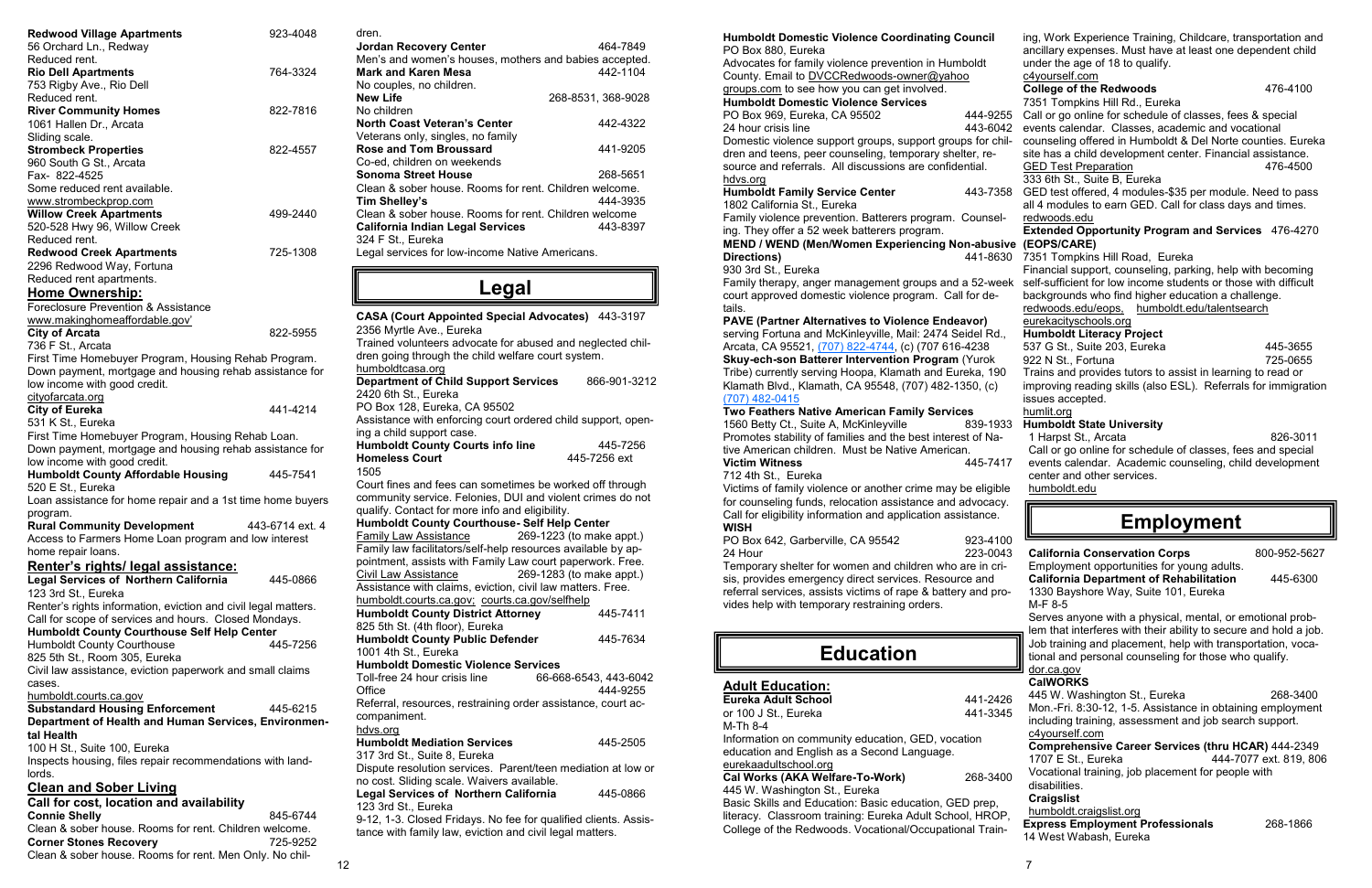

Temporary and permanent job placement. Typically the fee for service is paid by the employer. **Humboldt County Office of Education (HCOE)** 901 Myrtle Ave., Eureka 445-7000 Regional Occupation Program for K - 12, court and community schools or special education. **\*\*\*Job Market\*\*\*** 441-JOBS 409 K St., Eureka (Corner of 5th & K ) 800-242-1353 1520 City Center, McKinleyville **Northcoast Veteran's Resource Center** 442-5852 109 4th St., Eureka Job listings, education and job-skills training programs are offered to all veterans. vietvets.org/ncvrc.htm **Northern California Indian Development Council** 517 5th St., Eureka 445-8451 Assistance for eligible Native American families in crisis. Also job counseling/training. ncidc.org **RCAA** 269-2001 904 G St., Eureka rcaa.org AFACTR/AmeriCorps : 269-2020 Members serve in partnership with Humboldt Co. Child Welfare Services and Family Resource Centers. **Sequoia Personnel**  2930 E St., Eureka 445-9641 Temporary and permanent job placement. Typically fee for service is paid by employer. sequoiapersonnel.comjob counseling/training. **RCAA** 269-2001 904 G St., Eureka rcaa.org AFACTR/AmeriCorps : 269-2020 Members serve in partnership with Humboldt Co. Child Welfare Services and Family Resource Centers. **Sequoia Personnel**  2930 E St., Eureka **445-9641** Temporary and permanent job placement. Typically fee for service is paid by employer. sequoiapersonnel.com

**Humboldt County Dept. of Social Services (DHHS)** 929 Koster St., Eureka 877-410-8809, 269-3590 **Humboldt County Dept. of Social Services (DHHS)** 929 Koster St., Eureka 877-410-8809, 269-3590 General Relief, Temporary Aid to Needy Families (TANF), CalFresh, Medi-Cal. Rental deposit assistance for homeless families, Winter Shelter vouchers (Nov.-April) c4yourself.com **Humboldt Co. Health & Human Services Southern Humboldt** (707) 923-2779 727 Cedar St., Garberville Centralized, local access to services including TANF, Public Health and Social Services. **Redwood Community Action Agency- HEAP** 539 T St., Eureka 444-3834 Credit on PG&E bill one time per year. Based on income. **Social Security Administration** 866-828-1991 3144 Broadway, Eureka SSI, Medicare, retirement, disability, survivors. **State Disability Insurance** 800-480-3287 409 K St., Eureka Cash assistance for qualified disabled workers edd.ca.gov **Unemployment** 800-300-5616 .

|                                                                  |          | ΙV             |
|------------------------------------------------------------------|----------|----------------|
| <b>Annual Credit Report</b>                                      |          | C              |
| Free credit report once a year                                   |          | $\overline{7}$ |
| annualcreditreport.com                                           |          | F              |
| <b>California Tribal TANF Partnership</b>                        | 476-0344 | F              |
| 620 C St., Eureka                                                |          | O              |
| Assistance for members of federally recognized tribes.           |          | Е              |
| cttp.net                                                         |          | $\mathbf{1}$   |
| <b>EITC-Earned Income Tax Credit</b>                             |          | Ir             |
| Find out if you qualify for a tax credit for low to moderate in- |          | N              |
| come working individuals/couples with children                   |          | F              |
| www.irs.gove/credits-&-deductions/individuals/Earned-Income-Tax- |          | $rac{e}{F}$    |
| Credit                                                           |          |                |
| <b>Extended Opportunity Program and Services (EOPS)</b>          |          | 3              |
| 7351 Tompkins Hill Road, Eureka                                  | 476-4270 | C              |
| Financial support, counseling, parking, help with becoming       |          | pi             |
| self-sufficient for low income students or those with difficult  |          |                |
| backgrounds who find higher education a challenge.               |          |                |
| redwoods.edu/eops                                                |          |                |
|                                                                  |          |                |

### **Financial Assistance**

#### **FAFSA**

Financial aid to pay for college. You may qualify for grants that do not need to be paid back. Contact the Financial Aid office at the college you plan to attend, or apply at www.fafsa.ed.gov/ **GOTTA GET ID** 269-9590 904 G St., Eureka

Helps pay for cost of necessary identification (birth certificates, CA drivers licenses, CA ID, social security card, marriage, divorce, death certificates, certified copies of name changes). Can pay cost for obtaining new identification, depending on eligibility. Must be referred by service provider. See website for list of providers.

#### rcaa.org

### **Food Resources**

**Betty Chinn Day Center** 407-3833 7th & C St., Eureka M-F 8-3 **Campbell Creek Connexion-Nazarene Church** 76 13th St. (corner of 13th & Union, near HSU), Arcata Food pantry distribution Sat. 10-12. for more information call Food for People 445-3166 Ir the Church **Eureka Rescue Mission** 110 2nd St., Eureka nformation and men's shelter 445-3787 Vomen & children's shelter  $443-5016$ Free breakfast and dinner are served daily. urekarescuemission.org **Food for People** 445-3166 307 West 14th St., Eureka Call or walk in on Mon. to schedule an apt for that week. Food ick up times Tues. & Wed. 10-3, 2nd & 4th Thurs.

### **Homeless Services**

|                                                                                       | ≕ resource referrals, interview clothing, housing/job search        |
|---------------------------------------------------------------------------------------|---------------------------------------------------------------------|
| <b>Emergency Shelters:</b>                                                            | assistance, after school program, summer camp, playgroups           |
| <b>Arcata Night Shelter</b>                                                           | 211 teen parent support services and activities.                    |
| Call for more information and hours of operation.                                     |                                                                     |
| <b>Eureka Rescue Mission</b>                                                          | <b>Housing</b>                                                      |
| 110 2nd St., Eureka<br>Information and men's shelter<br>443-4551, 445-                |                                                                     |
| 3787                                                                                  |                                                                     |
| Women's shelter<br>443-5016                                                           | Northern California Indian Development Council                      |
| Free breakfast and dinner are served daily.                                           | 241 F St., Eureka<br>445-8451                                       |
| <b>Humboldt County Department of Social Services (DSS)</b>                            | Housing assistance for eligible families. Call for information.     |
| 929 Koster St., Eureka<br>877-410-8809                                                | ncidc.org                                                           |
| Winter shelter information<br>269-4106                                                | <b>Craig's List</b>                                                 |
| Call for information regarding eligibility for emergency hous-                        | humboldt.craigslist.org                                             |
| ing assistance, rental deposit assistance. Winter shelter pro-                        | Local classifieds and forums for jobs, housing, for sale, per-      |
| gram, Nov.-April for eligible families. Homeless may qualify                          | sonals, services, local community, and events.                      |
| for more CalFresh.                                                                    | <b>Times Standard Newspaper</b>                                     |
| humboldtgov.org                                                                       | humboldtclassifieds.kaango.com                                      |
| <b>Humboldt Domestic Violence Services</b><br>444-9255                                | <b>Humboldt State University</b>                                    |
| Office, Mon.-Fri. 9-5<br>443-6042<br>24 hour crisis line                              | Off Campus Housing<br>hsurentals.com                                |
| Toll-free 24 hour crisis line:<br>866-668-6543                                        |                                                                     |
| Emergency housing for women and children experiencing                                 | <b>Subsidized Housing:</b>                                          |
| domestic violence is provided in a Safe House for up to 30                            | Please note that programs often have long waitlists                 |
| days. All contact is confidential.                                                    | <b>Aster Place</b><br>497-6321<br>2440 Myrtle Ave., Eureka          |
| WISH                                                                                  | Reduced rent apartments in Eureka.                                  |
| PO Box 642, Garberville, CA 95542<br>923-4100                                         | <b>Church Hill Townhomes</b><br>725-8062                            |
| Hotline<br>(707) 223-0043                                                             | 2601 School St., Fortuna                                            |
| Temporary shelter for women and children who are in crisis                            | Sliding scale apartments in Fortuna.                                |
| or experiencing domestic violence, provides emergency di-                             | <b>Courtyard Apartments</b><br>826-0386                             |
| rect services. Resource and referral services, assists victims                        | 3101 Boyd Rd., Arcata                                               |
| of rape & battery and help with temporary restraining orders.                         | Reduced rent.                                                       |
| wishshelter.org                                                                       | <b>Danco Property Management</b><br>822-9000                        |
| <u><b>Transitional Shelters:</b></u>                                                  | 5251 Erikson Way, Arcata                                            |
| 211<br>Arcata House<br>1005 11 <sup>th</sup> St., Arcata                              | Affordable apartments in Eureka, Fortuna, Redway and Wil-           |
| Transitional housing program to assist individuals and fami-                          | low Creek. Some sliding scale available.                            |
| lies with interim housing while overcoming a temporary fi-                            | www.danco-group.com<br><b>Fortuna Family Apartments</b><br>725-6500 |
| nancial crisis. May help with deposits on a case by case ba-                          | 2160 Stockton Court, Fortuna                                        |
| sis. Call for a phone assessment.                                                     | Reduced rent apartments.                                            |
| arcatahouse.org                                                                       | 442-0311<br><b>Henderson Village</b>                                |
| <b>Northcoast Veterans Resource Center</b><br>442-5852                                | 515 Creighton, Eureka                                               |
| 109 4th St., Eureka<br>442-4322                                                       | Reduced rent.                                                       |
| Transitional housing/housing assistance for homeless vets.                            | <b>Housing Authority (HUD)</b><br>443-4583                          |
| <b>Redwood Community Action Agency (RCAA)</b>                                         | 735 W. Everding, Eureka                                             |
| 906 G St., Eureka                                                                     | Call for information and dates of next opening for Section 8        |
| 269-2001<br>Admin<br>269-9590                                                         | and other HUD housing programs in the area. Sliding scale.          |
| <b>Bridgehouse</b><br>RCAA Multiple Assistance Center (MAC) 269-9590, Ext.            | <b>Housing Humboldt/RCAA</b>                                        |
| 201                                                                                   | PO Box 4655, Arcata, 95518<br>826-7312<br>822-4104                  |
| Rapid Rehousing Program, (Adults/Couples/no children)                                 | <b>Humboldt Plaza Apartments</b><br>2575 Alliance Rd., Arcata       |
| <b>Housing Services Office</b><br>269-2014                                            | Sliding scale, Section 8.                                           |
| <b>General resources for homeless families:</b>                                       | <b>Murray Apartments</b><br>839-2348                                |
|                                                                                       | 1423 Reasor Rd., McKinleyville                                      |
| <b>Family Resource Centers</b><br>*see page 3 for the resource center closest to you. | Reduced rent, sliding scale.                                        |
| <b>Betty Kwan Chinn Day Center</b><br>407-3833                                        | <b>Redwood Court</b><br>725-6755                                    |
| 133 7th St., Eureka                                                                   | 2042 Jenny Ln., Fortuna                                             |
| M-F 8-3                                                                               | Some reduced rent and some sliding scale.                           |
|                                                                                       | <b>Redwood Creek Apartments</b><br>839-0875                         |
|                                                                                       | 1740 Sutter Rd., McKinleyville                                      |

Variety of services including Open Door Mobile Medical Care (Mon. 8-2), computer use for research, help with public assistance enrollment, homeless court, education support/ GED, workshops (resume and AOD counseling, community resource referrals, interview clothing, housing/job search assistance, after school program, summer camp, playgroups,